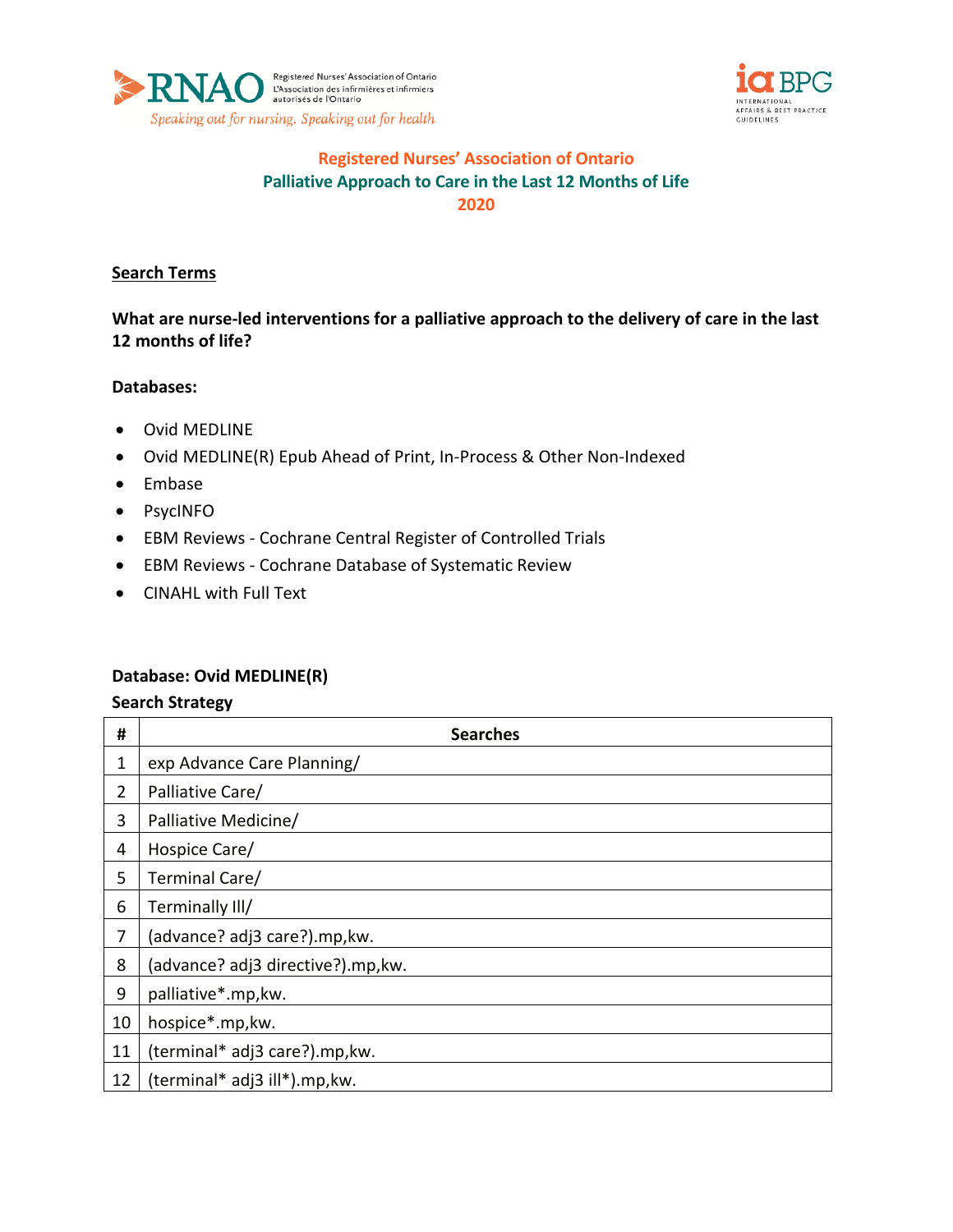



| 13 | (terminal* adj3 sick*).mp, kw.                                                           |
|----|------------------------------------------------------------------------------------------|
| 14 | (advance? adj3 ill*).mp, kw.                                                             |
| 15 | terminal phase.mp, kw.                                                                   |
| 16 | terminal mode.mp, kw.                                                                    |
| 17 | (end adj3 life).mp, kw.                                                                  |
| 18 | $or/1-17$                                                                                |
| 19 | Nurse's Role/                                                                            |
| 20 | Licensed Practical Nurses/                                                               |
| 21 | exp Nurses/                                                                              |
| 22 | exp Nursing Staff/                                                                       |
| 23 | Nursing Staff, Hospital/                                                                 |
| 24 | exp Nursing/                                                                             |
| 25 | Nursing, Practical/                                                                      |
| 26 | Nurse-Patient Relations/                                                                 |
| 27 | nurse?.ti,ab,kw,jw.                                                                      |
| 28 | nursing.jw.                                                                              |
| 29 | (nursing adj2 (care or led or intervention? or practic* or role? or strateg*)).ti,ab,kw. |
| 30 | or/19-29                                                                                 |
| 31 | "Hospice and Palliative Care Nursing"/                                                   |
| 32 | 18 and 30                                                                                |
| 33 | 31 or 32                                                                                 |
| 34 | limit 33 to ("all infant (birth to 23 months)" or "all child (0 to 18 years)")           |
| 35 | limit 33 to "all adult (19 plus years)"                                                  |
| 36 | 33 not (34 not 35)                                                                       |
| 37 | limit 36 to english language                                                             |
| 38 | limit 37 to (clinical conference or consensus development conference or consensus        |
|    | development conference, nih or editorial or lectures or letter or news or newspaper      |
|    | article or personal narratives)                                                          |
| 39 | 37 not 38                                                                                |
| 40 | limit 39 to yr="2012 - February 2019"                                                    |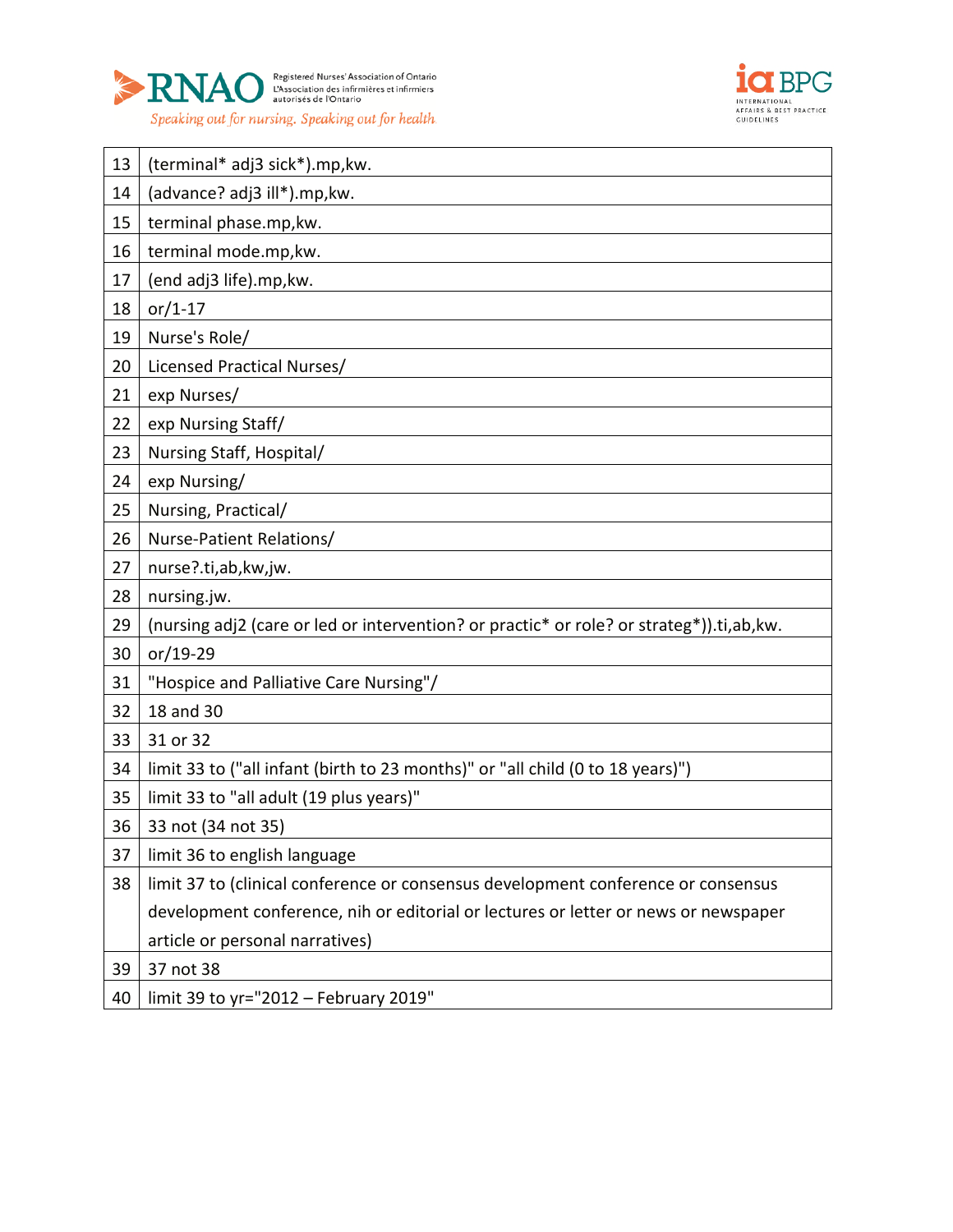



# **Database(s): Ovid MEDLINE(R) Epub Ahead of Print and In-Process & Other Non-Indexed Citations**

### **Search Strategy:**

| #              | <b>Searches</b>                                                                           |
|----------------|-------------------------------------------------------------------------------------------|
| 1              | (advance? adj3 care?).mp, kw.                                                             |
| $\overline{2}$ | (advance? adj3 directive?).mp, kw.                                                        |
| 3              | palliative*.mp, kw.                                                                       |
| 4              | hospice*.mp,kw.                                                                           |
| 5              | (terminal* adj3 care?).mp, kw.                                                            |
| 6              | (terminal* adj3 ill*).mp, kw.                                                             |
| 7              | (terminal* adj3 sick*).mp, kw.                                                            |
| 8              | (advance? adj3 ill*).mp, kw.                                                              |
| 9              | terminal phase.mp, kw.                                                                    |
| 10             | terminal mode.mp, kw.                                                                     |
| 11             | (end adj3 life).mp, kw.                                                                   |
| 12             | $or/1-11$                                                                                 |
| 13             | nurse?.ti,ab,kw,jw.                                                                       |
| 14             | nursing.jw.                                                                               |
| 15             | (nursing adj2 (care or led or intervention? or practic* or role? or strateg*)).ti,ab, kw. |
| 16             | $or/13-15$                                                                                |
| 17             | 12 and 16                                                                                 |
| 18             | limit 17 to yr="2012 - February 2019"                                                     |
| 19             | limit 18 to english language                                                              |

**Database(s): Embase Search Strategy**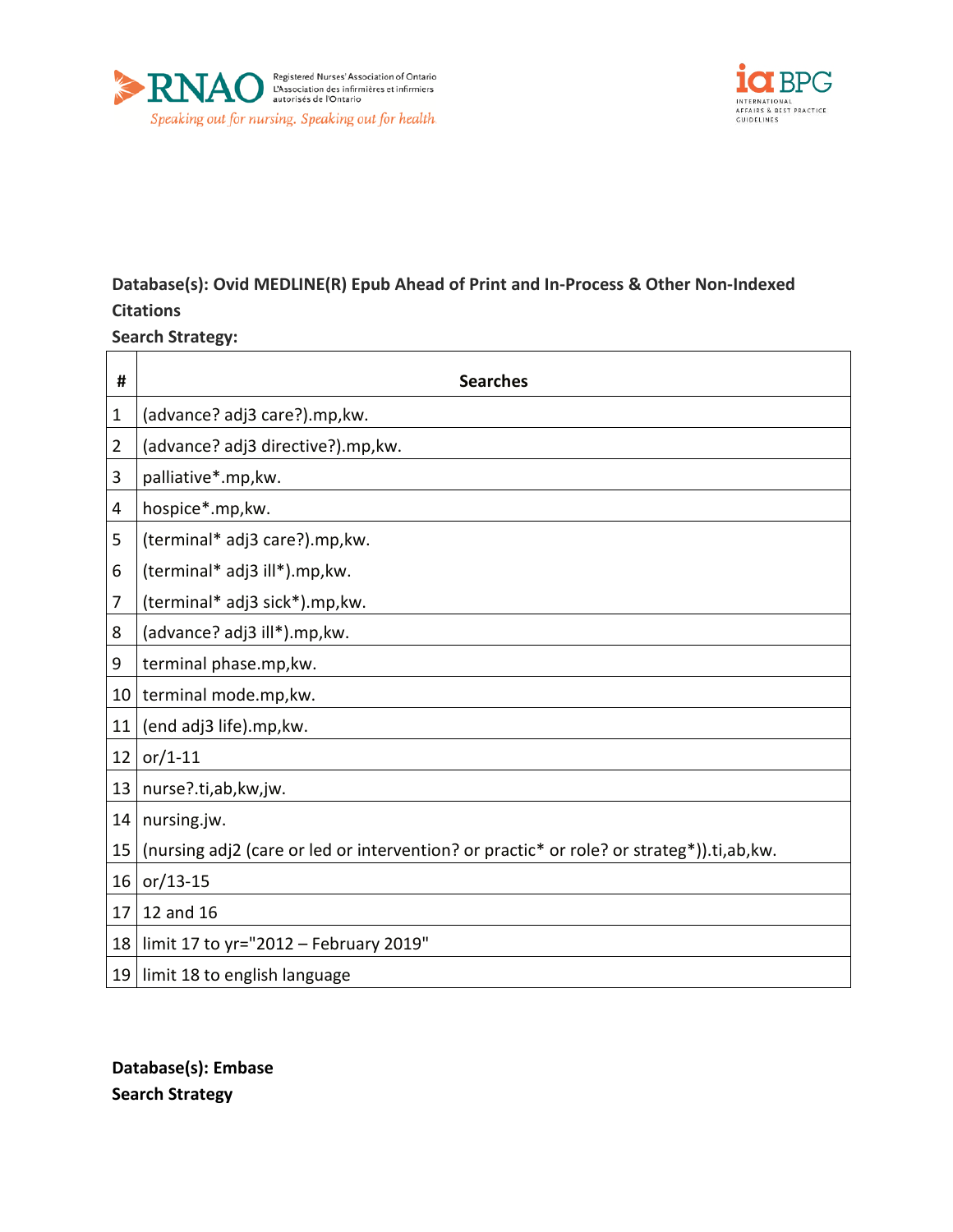



| #  | <b>Searches</b>                                                                          |
|----|------------------------------------------------------------------------------------------|
| 1  | advance care planning/                                                                   |
| 2  | exp palliative therapy/                                                                  |
| 3  | hospice care/                                                                            |
| 4  | hospice/                                                                                 |
| 5  | exp terminally ill patient/                                                              |
| 6  | terminal care/                                                                           |
| 7  | (advance? adj3 care?).mp, kw.                                                            |
| 8  | (advance? adj3 directive?).mp,kw.                                                        |
| 9  | palliative*.mp, kw.                                                                      |
| 10 | hospice*.mp,kw.                                                                          |
| 11 | (terminal* adj3 care?).mp, kw.                                                           |
| 12 | (terminal* adj3 ill*).mp, kw.                                                            |
| 13 | (terminal* adj3 sick*).mp, kw.                                                           |
| 14 | (advance? adj3 ill*).mp, kw.                                                             |
| 15 | terminal phase.mp, kw.                                                                   |
| 16 | terminal mode.mp, kw.                                                                    |
| 17 | (end adj3 life).mp, kw.                                                                  |
| 18 | $or/1-17$                                                                                |
| 19 | exp nurse/                                                                               |
| 20 | nursing staff/                                                                           |
| 21 | exp nursing/                                                                             |
| 22 | nurse patient relationship/                                                              |
| 23 | nurse?.ti,ab,kw,jx.                                                                      |
| 24 | nursing.jx.                                                                              |
| 25 | (nursing adj2 (care or led or intervention? or practic* or role? or strateg*)).ti,ab,kw. |
| 26 | $or/19-25$                                                                               |
| 27 | palliative nursing/                                                                      |
| 28 | hospice nursing/                                                                         |
| 29 | 27 or 28                                                                                 |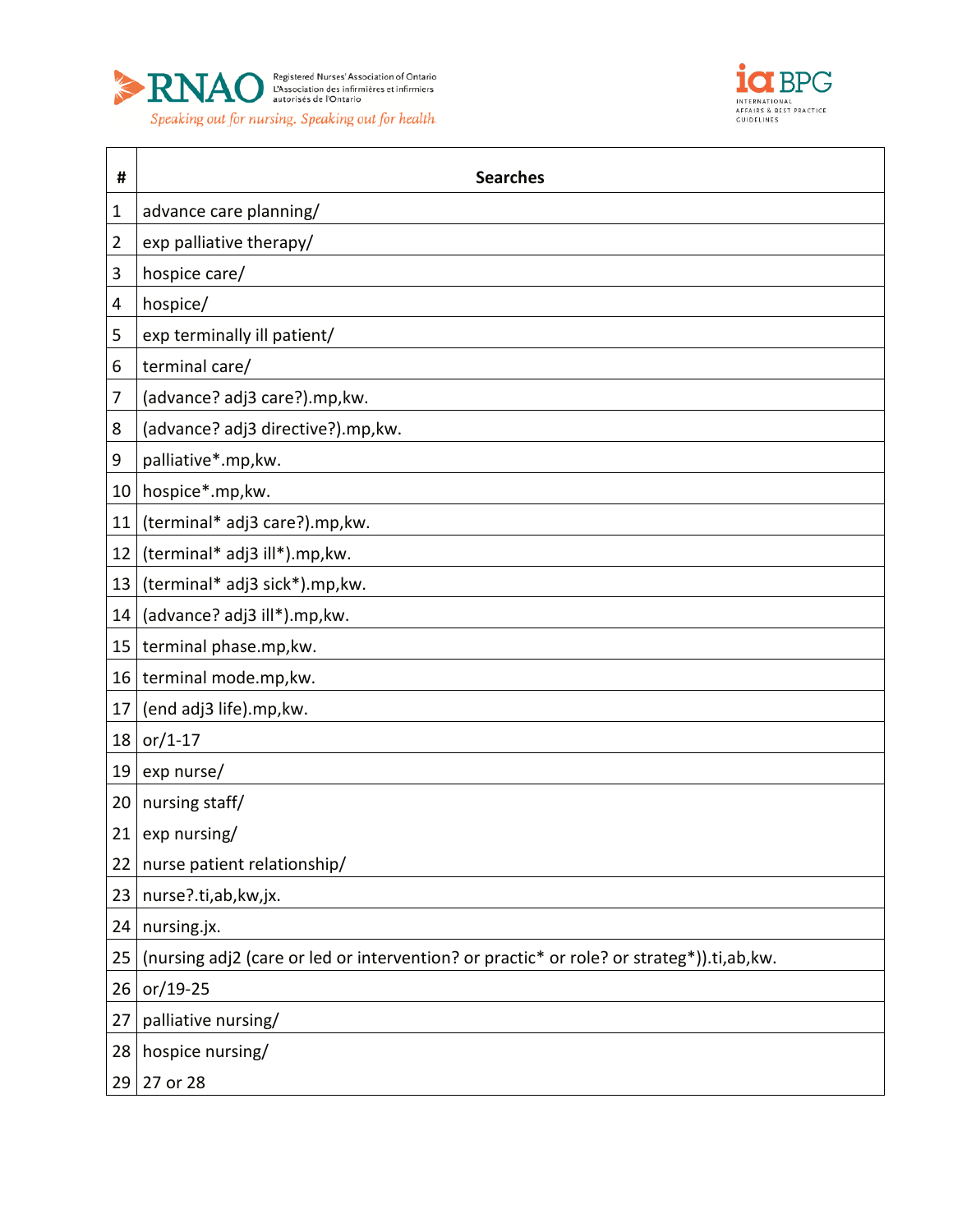



| 30 | 18 and 26                                                                                                                                           |
|----|-----------------------------------------------------------------------------------------------------------------------------------------------------|
|    | 31 29 or 30                                                                                                                                         |
| 32 | limit 31 to (embryo or infant or child or preschool child <1 to 6 years> or school child <7 to 12<br>years> or adolescent <13 to 17 years>)         |
|    | 33   limit 31 to (adult <18 to 64 years> or aged <65+ years>)                                                                                       |
| 34 | 31 not (32 not 33)                                                                                                                                  |
|    | 35   limit 34 to english language                                                                                                                   |
| 36 | limit 35 to (books or "book review" or chapter or conference abstract or conference paper or<br>"conference review" or editorial or letter or note) |
| 37 | 35 not 36                                                                                                                                           |
|    | 38   limit 37 to yr="2012 – February 2019"                                                                                                          |
|    |                                                                                                                                                     |

# **Database(s): PsycINFO**

| #              | <b>Searches</b>                |
|----------------|--------------------------------|
| $\mathbf 1$    | advance directives/            |
| $\overline{2}$ | palliative care/               |
| 3              | hospice/                       |
| 4              | terminally ill patients/       |
| 5              | terminal cancer/               |
| 6              | (advance? adj3 care?).mp.      |
| 7              | (advance? adj3 directive?).mp. |
| 8              | palliative*.mp.                |
| 9              | hospice*.mp.                   |
| 10             | (terminal* adj3 care?).mp.     |
| 11             | (terminal* adj3 ill*).mp.      |
| 12             | (terminal* adj3 sick*).mp.     |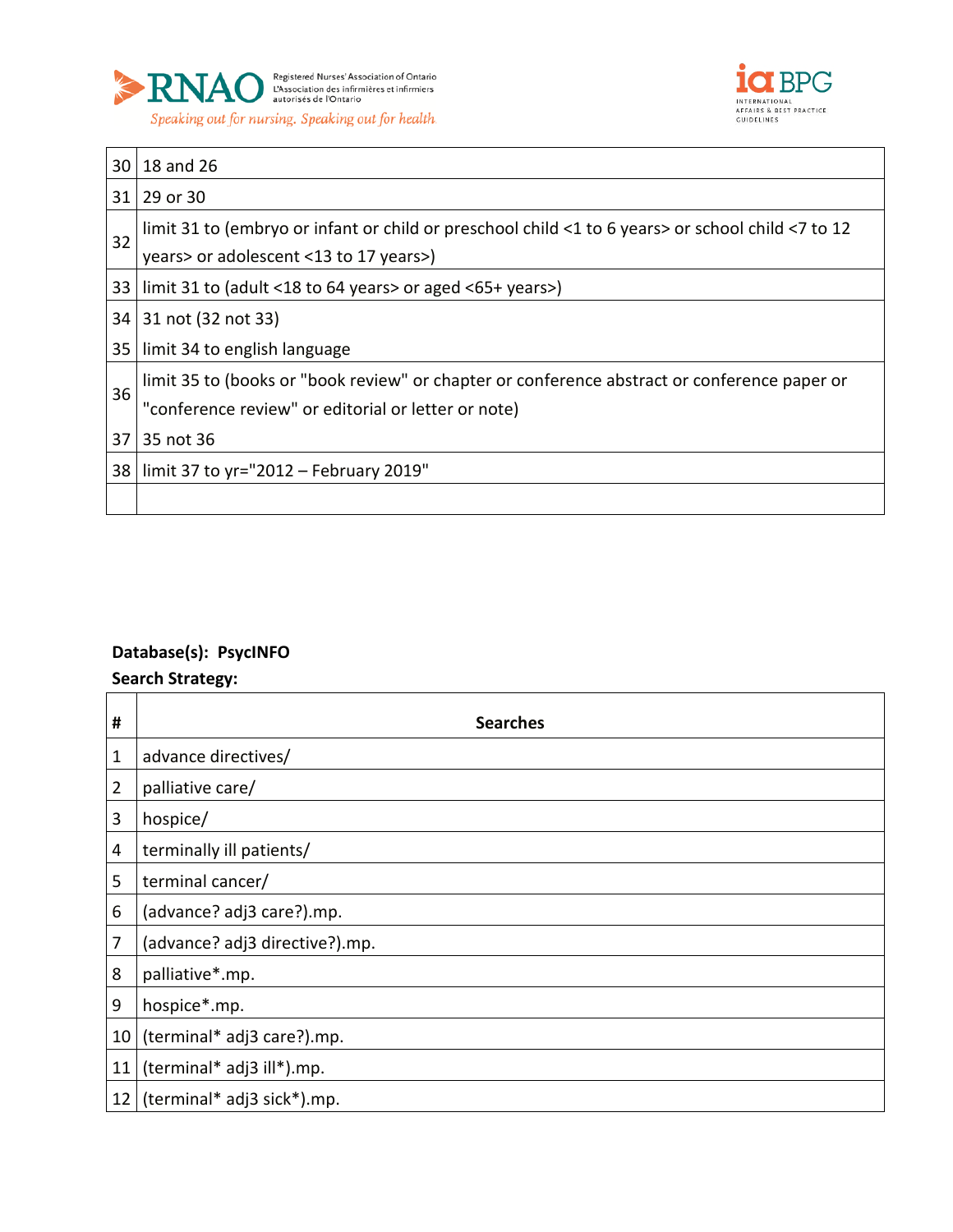



| 13               | (advance? adj3 ill*).mp.                                                              |
|------------------|---------------------------------------------------------------------------------------|
| 14               | terminal phase.mp.                                                                    |
| 15               | terminal mode.mp.                                                                     |
| 16               | (end adj3 life).mp.                                                                   |
| 17               | $or/1-16$                                                                             |
| 18               | exp nurses/                                                                           |
| 19               | nursing/                                                                              |
| 20 <sup>1</sup>  | nurse?.ti,ab,jx.                                                                      |
| 21               | nursing.jx.                                                                           |
| 22               | (nursing adj2 (care or led or intervention? or practic* or role? or strateg*)).ti,ab. |
| 23               | $or/18-22$                                                                            |
| 24               | 17 and 23                                                                             |
| $25\overline{ }$ | limit 24 to ((childhood or adolescence <13 to 17 years>) and 100 childhood)           |
| 26               | limit 24 to adulthood <18+ years>                                                     |
| 27               | 24 not (25 not 26)                                                                    |
| 28               | limit 27 to english language                                                          |
| 29               | limit 28 to (chapter or "column/opinion" or editorial or letter)                      |
| 30               | 28 not 29                                                                             |
| 31               | limit 30 to yr="2012 - February 2019"                                                 |

# **Database: EBM Reviews - Cochrane Central Register of Controlled Trials**

| 1 | exp Advance Care Planning/ |
|---|----------------------------|
| 2 | Palliative Care/           |
| 3 | Palliative Medicine/       |
| 4 | Hospice Care/              |
| 5 | Terminal Care/             |
| 6 | Terminally III/            |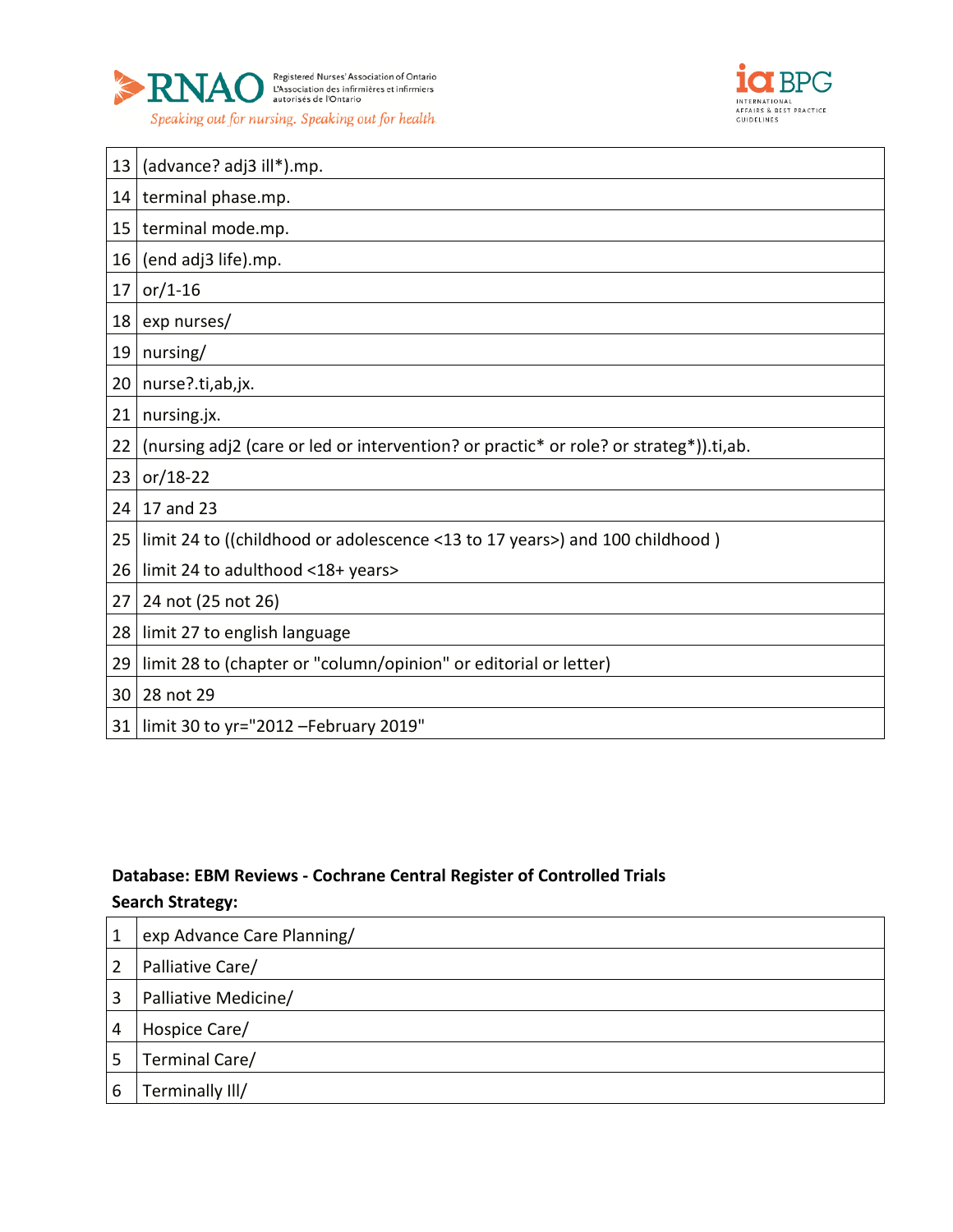



| 7  | (advance? adj3 care?).mp, kw.                                                            |
|----|------------------------------------------------------------------------------------------|
| 8  | (advance? adj3 directive?).mp, kw.                                                       |
| 9  | palliative*.mp, kw.                                                                      |
| 10 | hospice*.mp,kw.                                                                          |
| 11 | (terminal* adj3 care?).mp, kw.                                                           |
| 12 | (terminal* adj3 ill*).mp, kw.                                                            |
| 13 | (terminal* adj3 sick*).mp, kw.                                                           |
| 14 | (advance? adj3 ill*).mp, kw.                                                             |
| 15 | terminal phase.mp, kw.                                                                   |
| 16 | terminal mode.mp, kw.                                                                    |
| 17 | (end adj3 life).mp, kw.                                                                  |
| 18 | $or/1-17$                                                                                |
| 19 | Nurse's Role/                                                                            |
| 20 | Licensed Practical Nurses/                                                               |
| 21 | exp Nurses/                                                                              |
| 22 | exp Nursing Staff/                                                                       |
| 23 | Nursing Staff, Hospital/                                                                 |
| 24 | exp Nursing/                                                                             |
| 25 | Nursing, Practical/                                                                      |
| 26 | Nurse-Patient Relations/                                                                 |
| 27 | nurse?.ti,ab,kw,jw.                                                                      |
| 28 | nursing.jw.                                                                              |
| 29 | (nursing adj2 (care or led or intervention? or practic* or role? or strateg*)).ti,ab,kw. |
| 30 | or/19-29                                                                                 |

**Database(s) EBM Reviews - Cochrane Database of Systematic Reviews Search Strategy:**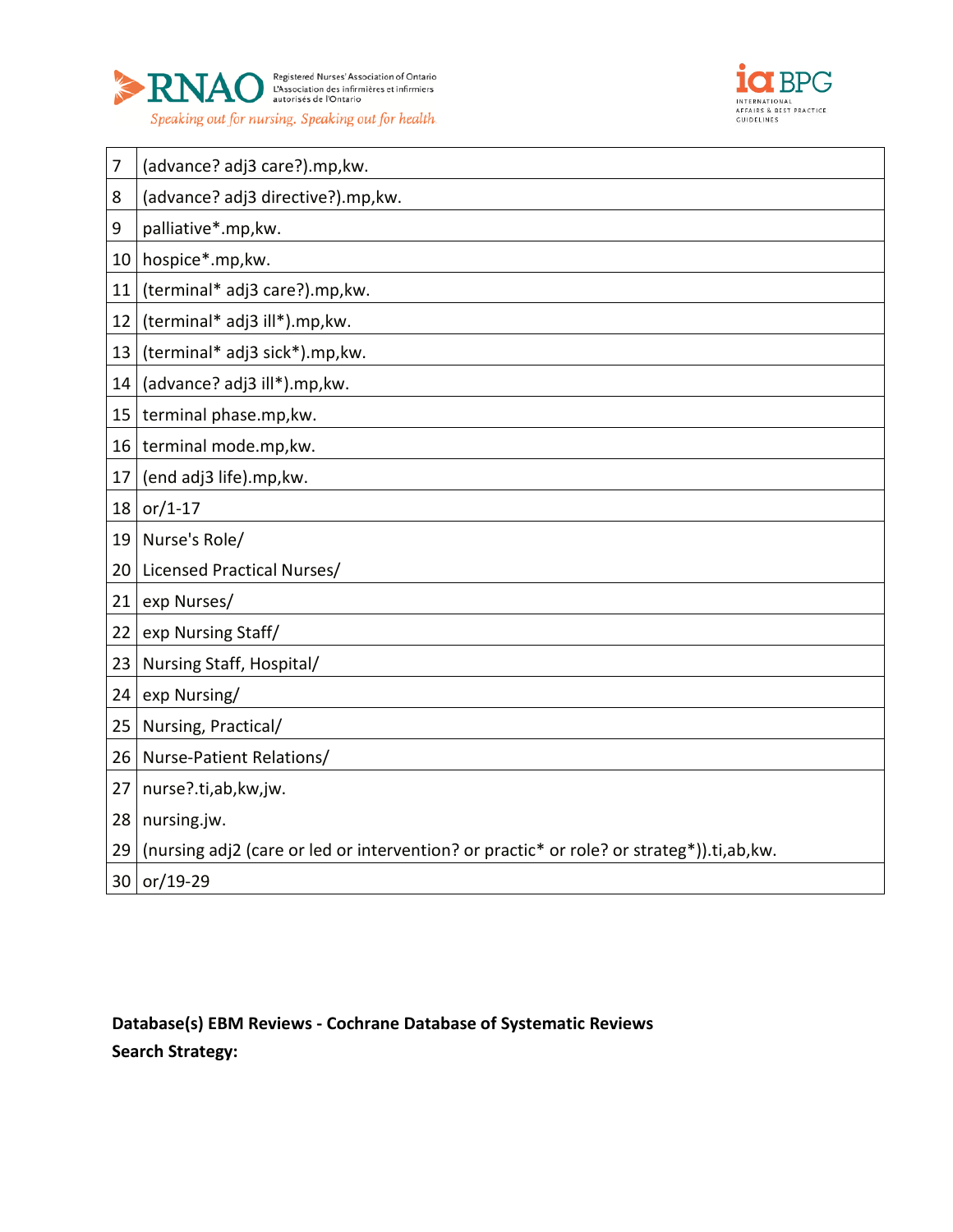



| #               | <b>Searches</b>                                                                           |
|-----------------|-------------------------------------------------------------------------------------------|
| 1               | (advance? adj3 care?).mp, kw.                                                             |
| 2               | (advance? adj3 directive?).mp, kw.                                                        |
| 3               | palliative*.mp, kw.                                                                       |
| 4               | hospice*.mp,kw.                                                                           |
| 5               | (terminal* adj3 care?).mp, kw.                                                            |
| 6               | (terminal* adj3 ill*).mp, kw.                                                             |
| 7               | (terminal* adj3 sick*).mp, kw.                                                            |
| 8               | (advance? adj3 ill*).mp, kw.                                                              |
| 9               | terminal phase.mp, kw.                                                                    |
|                 | 10   terminal mode.mp, kw.                                                                |
| 11              | (end adj3 life).mp, kw.                                                                   |
| 12              | $or/1-11$                                                                                 |
| 13 <sup>1</sup> | nurse?.ti,ab,kw.                                                                          |
| 14              | (nursing adj2 (care or led or intervention? or practic* or role? or strateg*)).ti,ab, kw. |
| 15              | 13 or 14                                                                                  |
| 16              | 12 and 15                                                                                 |
| 17              | limit 16 to yr="2012 - February 2019"                                                     |
|                 | 18   limit 17 to full systematic reviews                                                  |

### **Interface - EBSCOhost**

#### **Research Databases Search Screen - Advanced Search**

### **Database - CINAHL with Full Text**

| #              | Query                           | <b>Limiters/Expanders</b>     |
|----------------|---------------------------------|-------------------------------|
| S <sub>1</sub> | (MH "Advance Care Planning")    | Search modes - Boolean/Phrase |
| S <sub>2</sub> | (MH "Palliative Care")          | Search modes - Boolean/Phrase |
| S <sub>3</sub> | (MH "Hospice Care")             | Search modes - Boolean/Phrase |
| S <sub>4</sub> | (MH "Terminal Care")            | Search modes - Boolean/Phrase |
| S <sub>5</sub> | (MH "Terminally Ill Patients+") | Search modes - Boolean/Phrase |
| <b>S6</b>      | (advance# n3 care#)             | Search modes - Boolean/Phrase |
| <b>S7</b>      | (advance# n3 directive#)        | Search modes - Boolean/Phrase |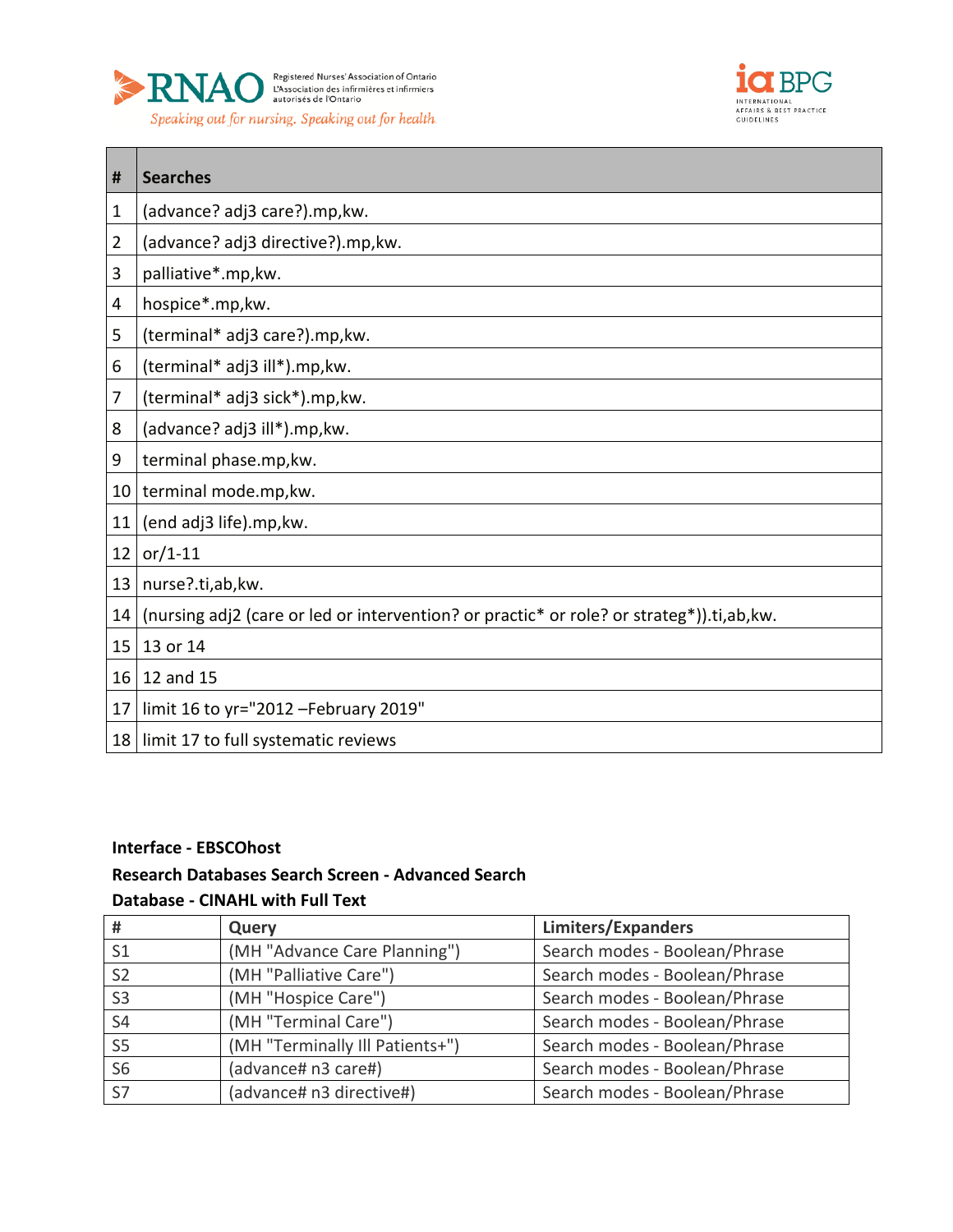



| S <sub>8</sub>  | hospice*                               | Search modes - Boolean/Phrase         |
|-----------------|----------------------------------------|---------------------------------------|
| S9              | (terminal* n3 care#)                   | Search modes - Boolean/Phrase         |
| <b>S10</b>      | (terminal* n3 ill*)                    | Search modes - Boolean/Phrase         |
| S11             | (advance# n3 ill*)                     | Search modes - Boolean/Phrase         |
| <b>S12</b>      | terminal phase                         | Search modes - Boolean/Phrase         |
| <b>S13</b>      | terminal mode                          | Search modes - Boolean/Phrase         |
| <b>S14</b>      | (end n3 life)                          | Search modes - Boolean/Phrase         |
| <b>S15</b>      | S1 OR S2 OR S3 OR S4 OR S5 OR S6 OR    | Search modes - Boolean/Phrase         |
|                 | S7 OR S8 OR S9 OR S10 OR S11 OR S12    |                                       |
|                 | OR S13 OR S14                          |                                       |
| <b>S16</b>      | (MH "Nursing Role")                    | Search modes - Boolean/Phrase         |
| <b>S17</b>      | (MH "Nurses+")                         | Search modes - Boolean/Phrase         |
| <b>S18</b>      | (MH "Nursing Staff, Hospital")         | Search modes - Boolean/Phrase         |
| S <sub>19</sub> | (MH "Practical Nurses")                | Search modes - Boolean/Phrase         |
| <b>S20</b>      | (MH "Practical Nursing")               | Search modes - Boolean/Phrase         |
| S21             | (MH "Nursing Care+")                   | Search modes - Boolean/Phrase         |
| <b>S22</b>      | (MH "Nurse-Patient Relations")         | Search modes - Boolean/Phrase         |
| <b>S23</b>      | TI nurse# OR AB nurse# OR SO nurse#    | Search modes - Boolean/Phrase         |
| <b>S24</b>      | SO nursing                             | Search modes - Boolean/Phrase         |
| <b>S25</b>      | TI ( (nursing n2 (care or led or       | Search modes - Boolean/Phrase         |
|                 | intervention# or practic* or role# or  |                                       |
|                 | strateg*)) ) OR AB ( (nursing n2 (care |                                       |
|                 | or led or intervention# or practic* or |                                       |
|                 | role# or strateg*)) )                  |                                       |
| <b>S26</b>      | S16 OR S17 OR S18 OR S19 OR S20 OR     | Search modes - Boolean/Phrase         |
|                 | S21 OR S22 OR S23 OR S24 OR S25        |                                       |
| <b>S27</b>      | <b>S15 AND S26</b>                     | Search modes - Boolean/Phrase         |
| <b>S28</b>      | (MH "Hospice and Palliative Nursing")  | Search modes - Boolean/Phrase         |
| <b>S29</b>      | <b>S27 OR S28</b>                      | Search modes - Boolean/Phrase         |
| S30             | S29                                    | Limiters - Published Date: 20120101-; |
|                 |                                        | English Language                      |
|                 |                                        | Search modes - Boolean/Phrase         |

**Is the transdisciplinary/multidisciplinary/interdisciplinary/collaborative approach effective in end of life care?**

Databases: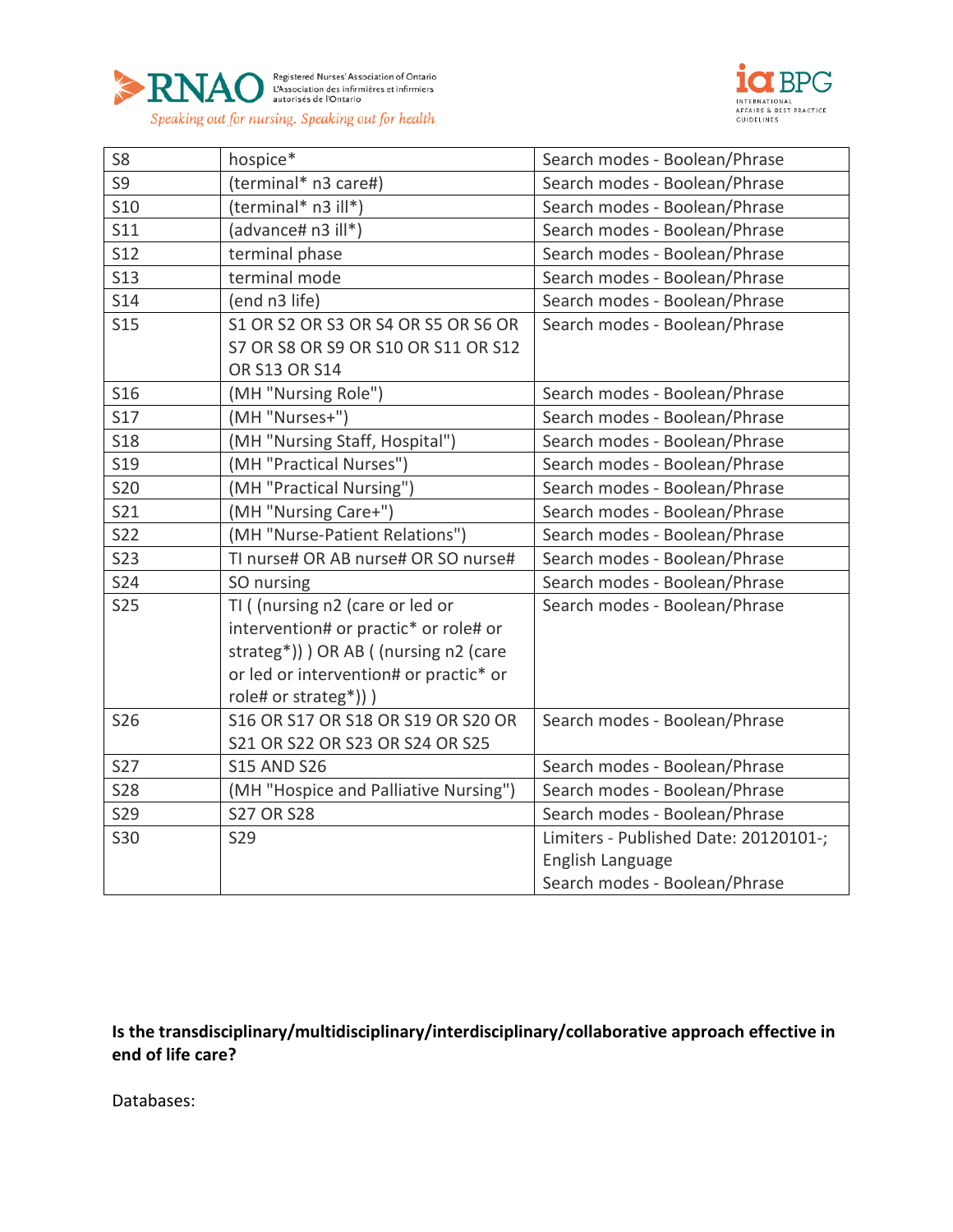



- Ovid MEDLINE
- Ovid MEDLINE(R) Epub Ahead of Print, In-Process & Other Non-Indexed
- Embase
- PsycINFO
- EBM Reviews Cochrane Central Register of Controlled Trials
- EBM Reviews Cochrane Database of Systematic Review
- CINAHL with Full Text

### **Database: Ovid MEDLINE(R)**

| #              | <b>Searches</b>                        |
|----------------|----------------------------------------|
| $\mathbf{1}$   | exp Advance Care Planning/             |
| $\overline{2}$ | Palliative Care/                       |
| 3              | Palliative Medicine/                   |
| $\overline{4}$ | Hospice Care/                          |
| 5              | "Hospice and Palliative Care Nursing"/ |
| 6              | Terminal Care/                         |
| 7              | Terminally III/                        |
| 8              | (advance* adj3 care?).mp,kw.           |
| 9              | (advance* adj3 directive?).mp,kw.      |
|                | 10 palliative*.mp, kw.                 |
| 11             | hospice*.mp,kw.                        |
|                | 12 (terminal* adj3 care?).mp, kw.      |
|                | 13 (terminal* adj3 ill*).mp, kw.       |
|                | 14 (terminal* adj3 sick*).mp, kw.      |
|                | $15$ (advance* adj3 ill*).mp, kw.      |
|                | 16 terminal phase.mp, kw.              |
| 17             | terminal mode.mp, kw.                  |
|                | 18 (end adj3 life).mp, kw.             |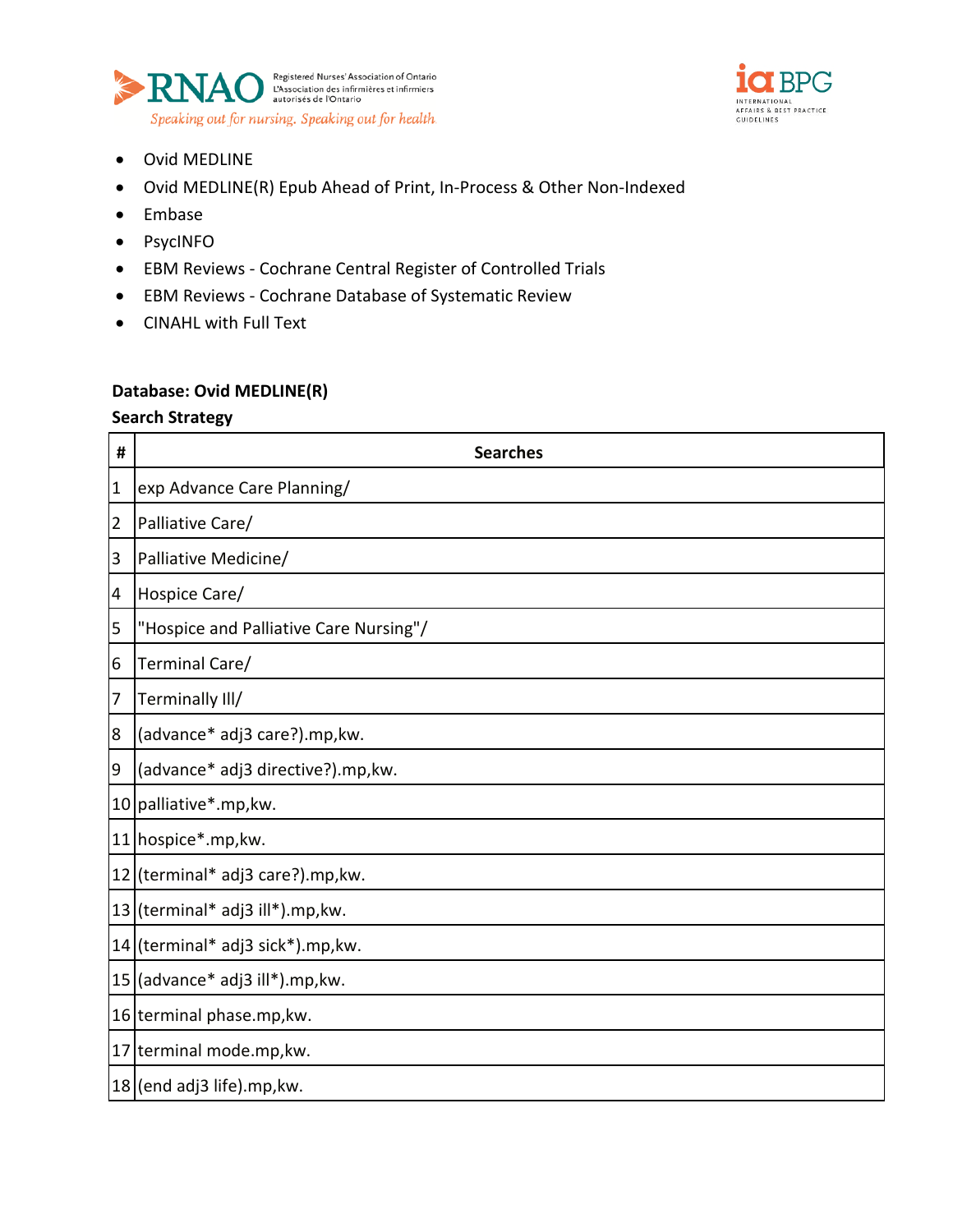



| $19$ or/1-18                                      |
|---------------------------------------------------|
| 20 transdisciplinar*.mp, kw.                      |
| 21 trans-disciplinar*.mp, kw.                     |
| 22 cross-organi?ational*.mp, kw.                  |
| 23 (across adj2 disciplin* adj2 boundar*).mp, kw. |
| 24 (arena adj2 assess*).mp, kw.                   |
| 25 (role adj2 release*).mp.                       |
| 26 exp Patient Care Team/                         |
| 27 multidisciplinar*.mp, kw.                      |
| 28 multi-disciplinar*.mp, kw.                     |
| 29 interdisciplinar*.mp, kw.                      |
| 30 inter-disciplinar*.mp, kw.                     |
| 31 exp Interprofessional Relations/               |
| 32 Interprofessional*.mp, kw.                     |
| 33 Inter-professional*.mp, kw.                    |
| 34 (patient care? adj2 team?).mp, kw.             |
| 35 (health adj3 team?).mp, kw.                    |
| 36 (healthcare adj2 team*).mp, kw.                |
| 37 (medical care? adj2 team?).mp, kw.             |
| 38 Cooperative Behavior/                          |
| 39 cooperat*.mp, kw.                              |
| 40 co-operat*.mp, kw.                             |
| 41 collaborative.mp, kw.                          |
| 42 collaborat*.mp, kw.                            |
| 43 or/20-42                                       |
| 44 19 and 43                                      |
| 45 limit 44 to yr="2012 - February 2019"          |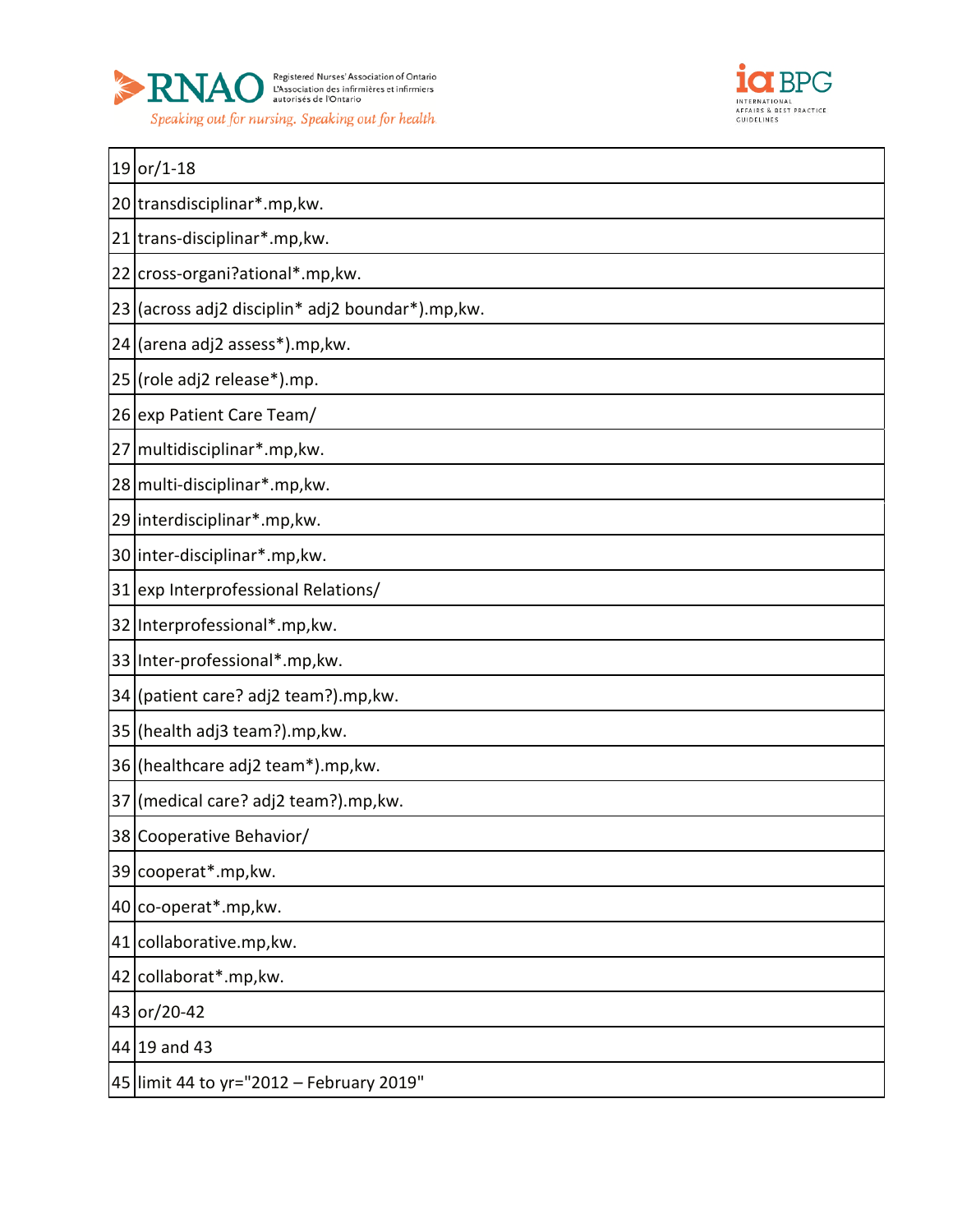



| 46 limit 45 to english language                                                     |
|-------------------------------------------------------------------------------------|
| [47] limit 46 to ("all infant (birth to 23 months)" or "all child (0 to 18 years)") |
| [48] limit 46 to ("all adult (19 plus years)" or "all aged (65 and over)")          |
| 49 46 not 47                                                                        |
| 50 48 or 49                                                                         |
| [51] remove duplicates from 50                                                      |

# **Database(s): Ovid MEDLINE(R) Epub Ahead of Print and In-Process & Other Non-Indexed Citations**

| #              | <b>Searches</b>                    |
|----------------|------------------------------------|
| $\mathbf 1$    | (advance* adj3 care?).mp,kw.       |
| $\overline{2}$ | (advance* adj3 directive?).mp, kw. |
| 3              | palliative*.mp, kw.                |
| 4              | hospice*.mp, kw.                   |
| 5              | (terminal* adj3 care?).mp, kw.     |
| 6              | (terminal* adj3 ill*).mp, kw.      |
| 7              | (terminal* adj3 sick*).mp, kw.     |
| 8              | (advance* adj3 ill*).mp, kw.       |
| 9              | terminal phase.mp, kw.             |
| 10             | terminal mode.mp, kw.              |
| 11             | (end adj3 life).mp, kw.            |
|                | $12$ or/1-11                       |
|                | 13 transdisciplinar*.mp, kw.       |
|                | 14 trans-disciplinar*.mp, kw.      |
|                | 15 cross-organi?ational*.mp, kw.   |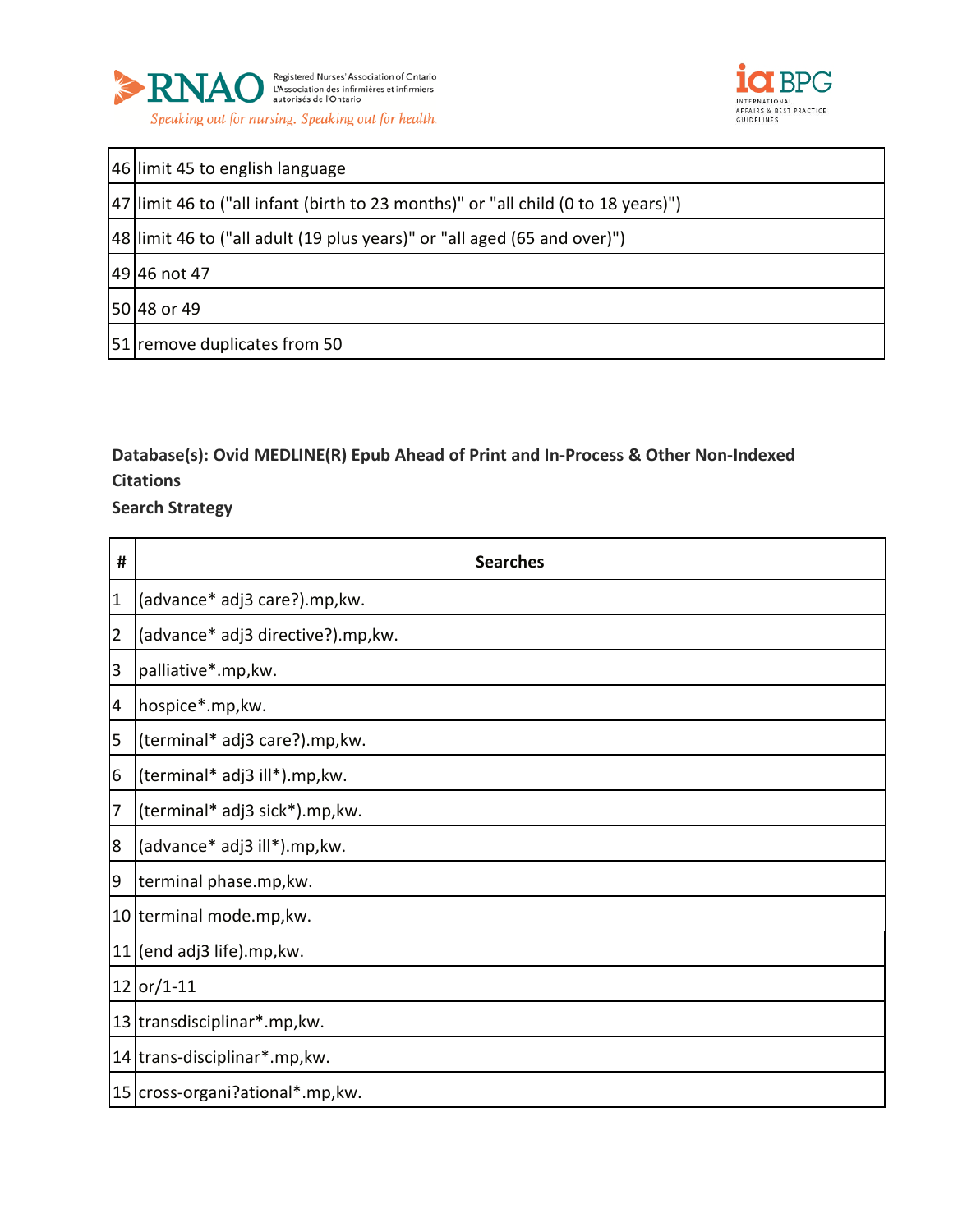



|    | 16 (across adj2 disciplin* adj2 boundar*).mp, kw. |
|----|---------------------------------------------------|
| 17 | (arena adj2 assess*).mp, kw.                      |
|    | 18 (role adj2 release*).mp.                       |
|    | 19 multidisciplinar*.mp, kw.                      |
|    | 20 multi-disciplinar*.mp, kw.                     |
| 21 | interdisciplinar*.mp, kw.                         |
|    | 22 inter-disciplinar*.mp, kw.                     |
|    | 23 Interprofessional*.mp, kw.                     |
|    | 24 Inter-professional*.mp, kw.                    |
|    | 25 (patient care? adj2 team?).mp, kw.             |
|    | 26 (health adj3 team?).mp, kw.                    |
| 27 | (healthcare adj2 team*).mp, kw.                   |
|    | 28 (medical care? adj2 team?).mp, kw.             |
|    | 29 cooperat*.mp, kw.                              |
|    | 30 co-operat*.mp, kw.                             |
|    | 31 collaborative.mp, kw.                          |
|    | 32 collaborat*.mp, kw.                            |
|    | 33 or/13-32                                       |
|    | 34 12 and 33                                      |
|    | 35 limit 34 to english language                   |
|    | 36 limit 35 to yr="2012 - February 2019"          |
|    | 37 remove duplicates from 36                      |

**Database(s): Embase Search Strategy**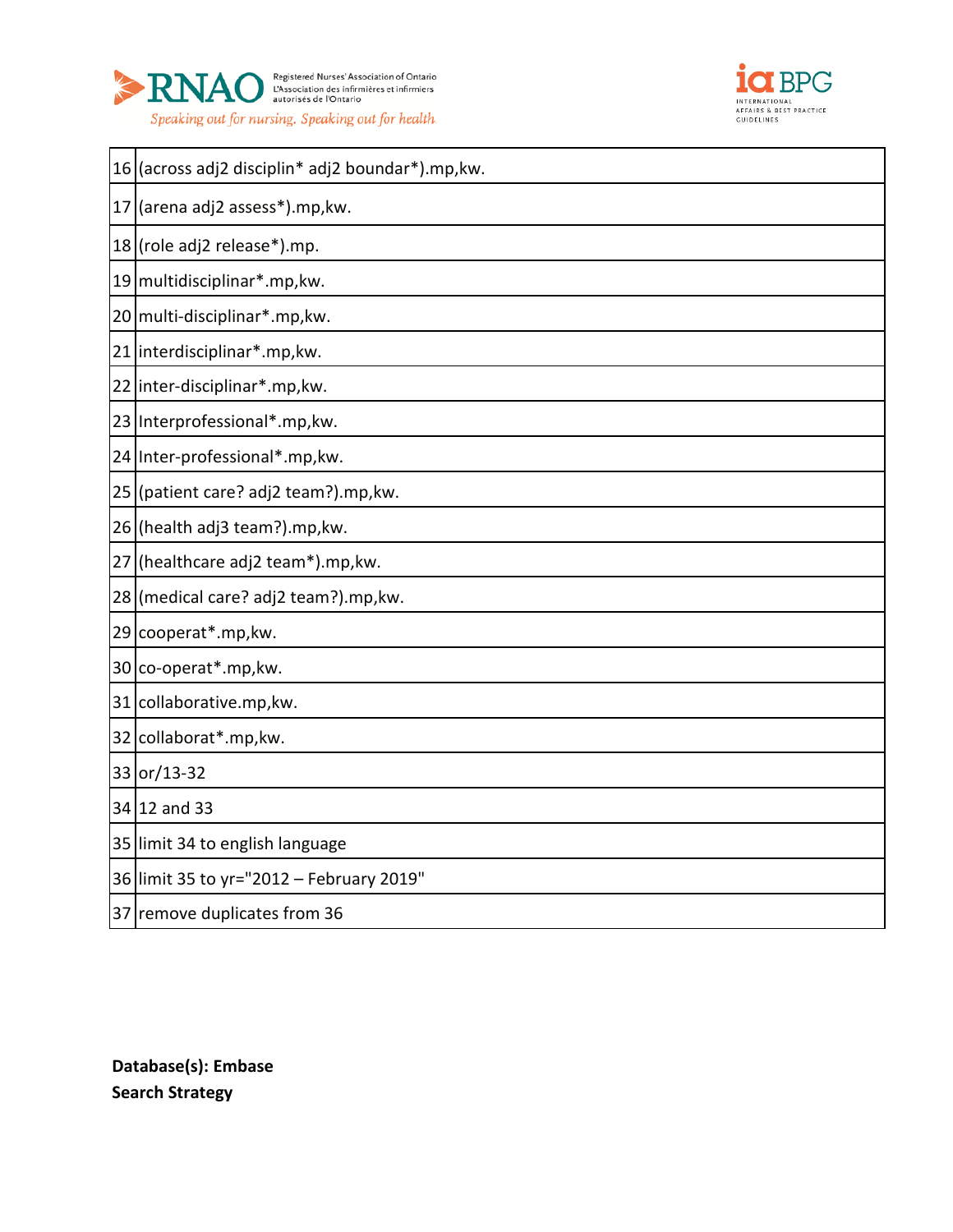



| #              | <b>Searches</b>                                   |
|----------------|---------------------------------------------------|
| $\mathbf{1}$   | exp palliative therapy/                           |
| $\overline{2}$ | cancer palliative therapy/                        |
| 3              | hospice/                                          |
| 4              | Hospice Care/                                     |
| 5              | palliative nursing/                               |
| 6              | Terminal Care/                                    |
| 7              | exp terminally ill patient/                       |
| 8              | hospice patient/                                  |
| 9              | (advance* adj3 care?).mp, kw.                     |
|                | 10 (advance* adj3 directive?).mp, kw.             |
|                | 11 palliative*.mp, kw.                            |
|                | 12 hospice*.mp, kw.                               |
|                | 13 (terminal* adj3 care?).mp, kw.                 |
|                | 14 (terminal* adj3 ill*).mp, kw.                  |
|                | 15 (terminal* adj3 sick*).mp, kw.                 |
|                | 16 (advance* adj3 ill*).mp, kw.                   |
|                | 17 terminal phase.mp, kw.                         |
|                | 18 terminal mode.mp, kw.                          |
|                | $19$ (end adj3 life).mp, kw.                      |
|                | 20 or/1-19                                        |
|                | 21 transdisciplinar*.mp, kw.                      |
|                | 22 trans-disciplinar*.mp, kw.                     |
|                | 23 cross-organi?ational*.mp, kw.                  |
|                | 24 (across adj2 disciplin* adj2 boundar*).mp, kw. |
|                | 25 (arena adj2 assess*).mp, kw.                   |
|                | 26 (role adj2 release*).mp.                       |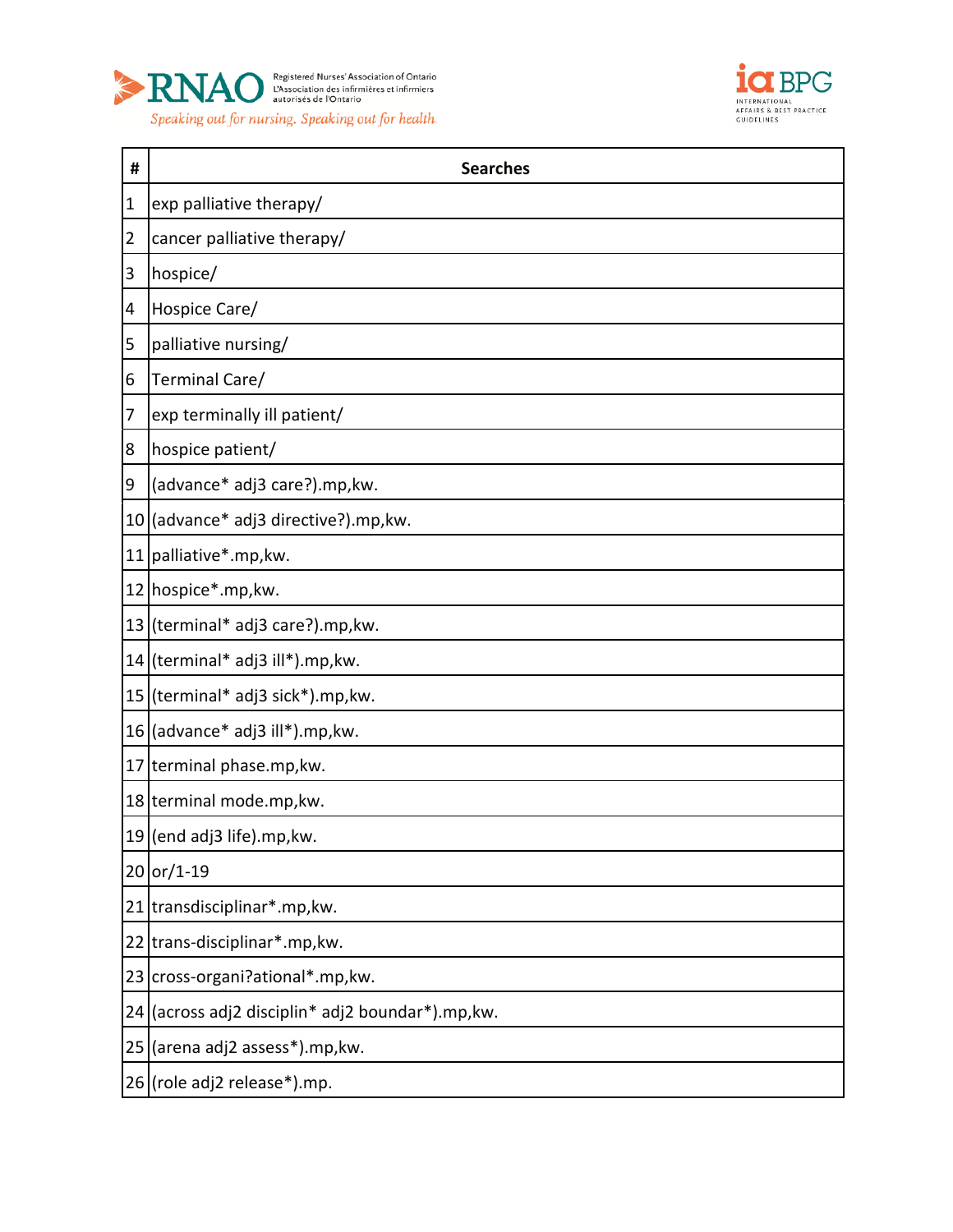



|    | 27 multidisciplinar*.mp, kw.                                                                                                                                                                                                                                   |
|----|----------------------------------------------------------------------------------------------------------------------------------------------------------------------------------------------------------------------------------------------------------------|
|    | 28 multi-disciplinar*.mp, kw.                                                                                                                                                                                                                                  |
|    | 29 interdisciplinar*.mp, kw.                                                                                                                                                                                                                                   |
|    | 30 inter-disciplinar*.mp, kw.                                                                                                                                                                                                                                  |
|    | 31 Interprofessional*.mp, kw.                                                                                                                                                                                                                                  |
|    | 32 Inter-professional*.mp, kw.                                                                                                                                                                                                                                 |
|    | 33 (patient care? adj2 team?).mp, kw.                                                                                                                                                                                                                          |
|    | 34 (health adj3 team?).mp, kw.                                                                                                                                                                                                                                 |
|    | 35 (healthcare adj2 team*).mp, kw.                                                                                                                                                                                                                             |
|    | 36 (medical care? adj2 team?).mp, kw.                                                                                                                                                                                                                          |
|    | 37 exp cooperation/                                                                                                                                                                                                                                            |
|    | 38 cooperat*.mp, kw.                                                                                                                                                                                                                                           |
|    | 39 co-operat*.mp, kw.                                                                                                                                                                                                                                          |
|    | 40 collaborat*.mp, kw.                                                                                                                                                                                                                                         |
|    | 41 or/21-40                                                                                                                                                                                                                                                    |
|    | 42 20 and 41                                                                                                                                                                                                                                                   |
|    | 43 limit 42 to yr="2012 - February 2019"                                                                                                                                                                                                                       |
|    | 44 limit 43 to english language                                                                                                                                                                                                                                |
|    | limit 44 to (embryo <first trimester=""> or infant <to one="" year=""> or child <unspecified age=""> or<br/>45 preschool child &lt;1 to 6 years&gt; or school child &lt;7 to 12 years&gt; or adolescent &lt;13 to 17<br/>years&gt;)</unspecified></to></first> |
|    | 46 limit 44 to (adult <18 to 64 years> or aged <65+ years>)                                                                                                                                                                                                    |
|    | 47 44 not 45                                                                                                                                                                                                                                                   |
|    | 48 46 or 47                                                                                                                                                                                                                                                    |
| 49 | (exp animals/ or exp animal experimentation/ or nonhuman/) not ((exp animals/ or exp<br>animal experimentation/ or nonhuman/) and exp human/)                                                                                                                  |
|    | 50 48 not 49                                                                                                                                                                                                                                                   |
|    | 51 limit 50 to (conference abstract or conference paper or "conference review")                                                                                                                                                                                |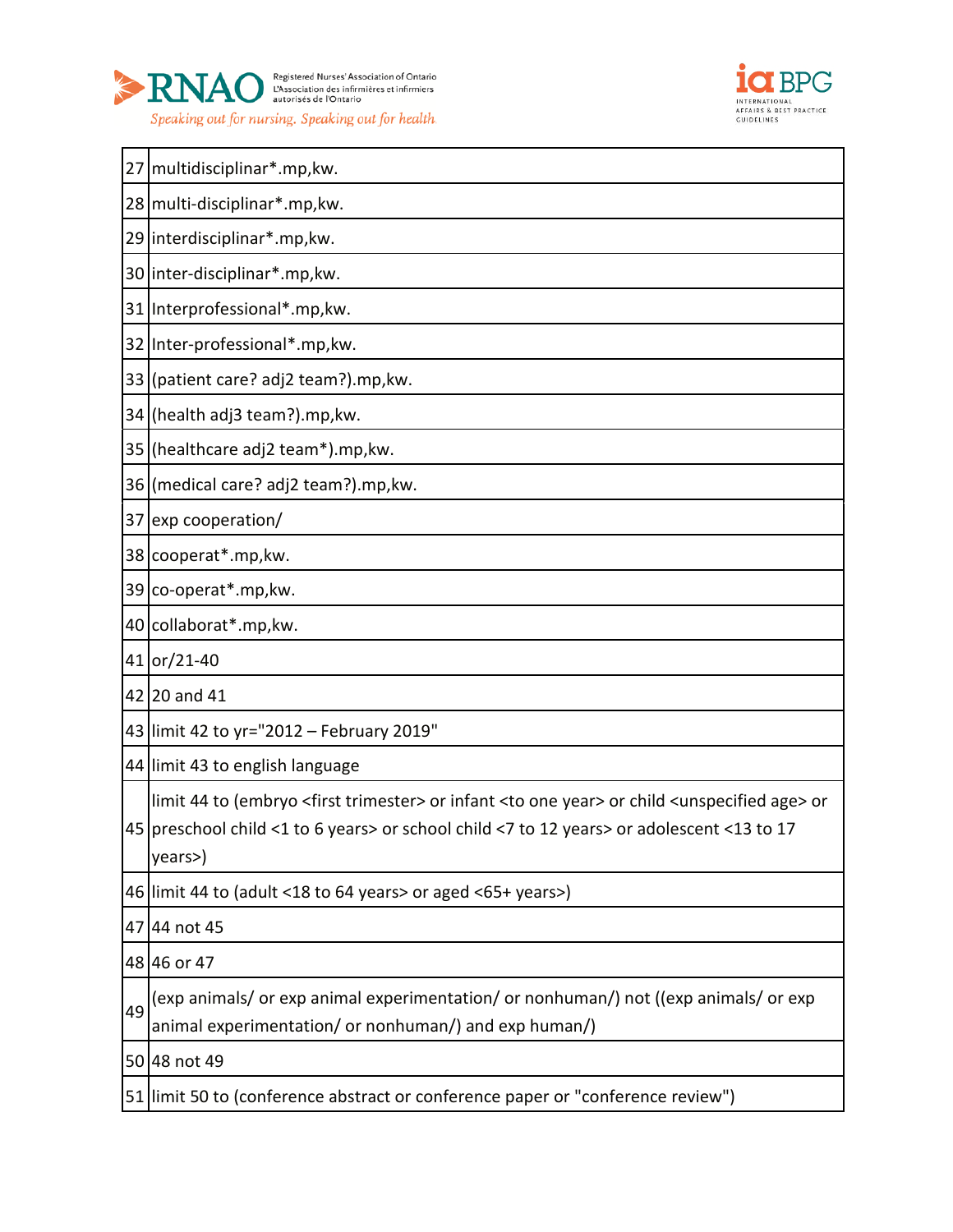



### 52 50 not 51

53 remove duplicates from 52

# **Database(s): PsycINFO Search Strategy:**

| #              | <b>Searches</b>                     |
|----------------|-------------------------------------|
| $\mathbf 1$    | advance directives/                 |
| $\overline{2}$ | palliative care/                    |
| 3              | exp life sustaining treatment/      |
| 4              | hospice/                            |
| 5              | terminally ill patients/            |
| 6              | (advanc* adj2 care?).mp.            |
| 7              | (advanc* adj2 directive?).mp.       |
| 8              | palliative*.mp.                     |
| $\overline{9}$ | hospice*.mp.                        |
|                | 10 (terminal* adj2 care?).mp.       |
|                | 11 (terminal* adj2 ill*).mp.        |
|                | 12 (terminal* adj2 sick*).mp.       |
|                | 13 $\vert$ (advance* adj2 ill*).mp. |
|                | 14 terminal phase.mp.               |
|                | 15 terminal mode.mp.                |
|                | $16$ (end adj2 life).mp.            |
|                | $17$ or/1-16                        |
|                | 18 transdisciplinar*.mp.            |
|                | 19 trans-disciplinar*.mp.           |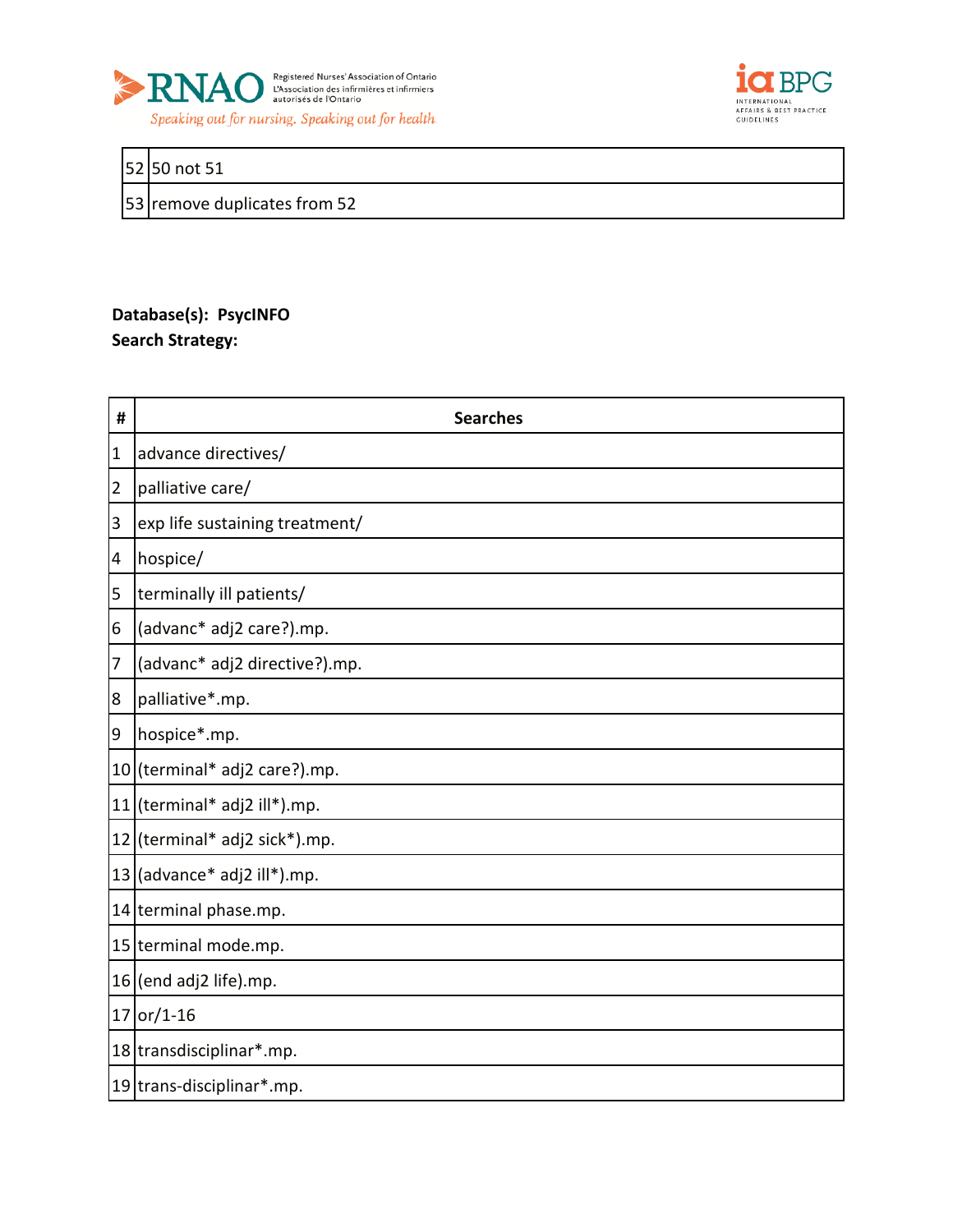



|    | 20 cross-organi?ational*.mp.                                                                                                           |
|----|----------------------------------------------------------------------------------------------------------------------------------------|
| 21 | (across adj2 disciplin* adj2 boundar*).mp.                                                                                             |
| 22 | (arena adj2 assess*).mp.                                                                                                               |
|    | 23 (role adj2 release*).mp.                                                                                                            |
|    | 24 interdisciplinary treatment approach/                                                                                               |
|    | 25 integrated services/                                                                                                                |
|    | 26 multidisciplinar*.mp.                                                                                                               |
|    | 27 multi-disciplinar*.mp.                                                                                                              |
|    | 28 interdisciplinar*.mp.                                                                                                               |
|    | 29 inter-disciplinar*.mp.                                                                                                              |
|    | 30 Interprofessional*.mp.                                                                                                              |
|    | 31 Inter-professional*.mp.                                                                                                             |
|    | 32 (patient care? adj2 team?).mp.                                                                                                      |
|    | 33 (health adj3 team?).mp.                                                                                                             |
|    | 34 (healthcare adj2 team*).mp.                                                                                                         |
|    | 35 (medical care? adj2 team?).mp.                                                                                                      |
|    | 36 cooperation/                                                                                                                        |
|    | 37 collaboration/                                                                                                                      |
|    | 38 cooperat*.mp.                                                                                                                       |
|    | 39 co-operat*.mp.                                                                                                                      |
|    | 40 collaborative.mp.                                                                                                                   |
|    | 41 collaborat*.mp.                                                                                                                     |
|    | 42 or/18-41                                                                                                                            |
|    | 43 17 and 42                                                                                                                           |
|    | 44 limit 43 to yr="2012 - February 2019"                                                                                               |
|    | 45 limit 44 to english language                                                                                                        |
|    | 46 limit 45 to (100 childhood <birth 12="" age="" to="" yrs=""> or 120 neonatal <birth 1="" age="" mo="" to=""> or 140</birth></birth> |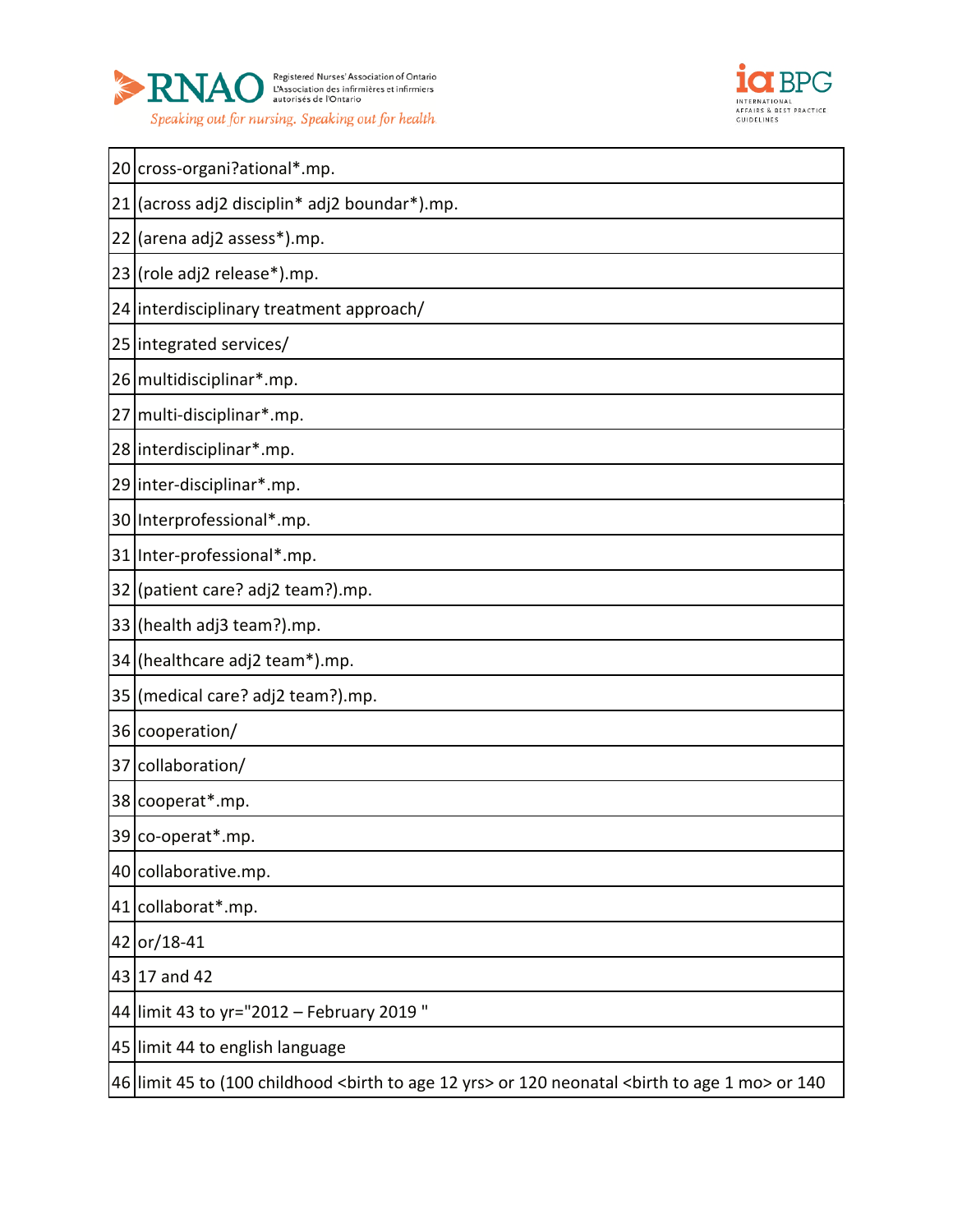



infancy <2 to 23 mo> or 160 preschool age <age 2 to 5 yrs> or 180 school age <age 6 to 12 yrs> or 200 adolescence <age 13 to 17 yrs>)

 yrs> or 340 thirties <age 30 to 39 yrs> or 360 middle age <age 40 to 64 yrs> or "380 aged limit 45 to ("300 adulthood <age 18 yrs and older>" or 320 young adulthood <age 18 to 29 <age 65 yrs and older>" or "390 very old <age 85 yrs and older>")

45 not 46

47 or 48

50 remove duplicates from 49

### **Database(s) EBM Reviews - Cochrane Database of Systematic Reviews**

| #              | <b>Searches</b>                   |
|----------------|-----------------------------------|
| $\overline{1}$ | (advance* adj3 care?).mp,kw.      |
| $\overline{2}$ | (advance* adj3 directive?).mp,kw. |
| 3              | palliative*.mp, kw.               |
| 4              | hospice*.mp,kw.                   |
| 5              | (terminal* adj3 care?).mp,kw.     |
| 6              | (terminal* adj3 ill*).mp, kw.     |
| 7              | (terminal* adj3 sick*).mp, kw.    |
| $\overline{8}$ | (advance* adj3 ill*).mp,kw.       |
| $\overline{9}$ | terminal phase.mp, kw.            |
|                | 10 terminal mode.mp, kw.          |
|                | $11$ (end adj3 life).mp, kw.      |
|                | $12 or/1-11$                      |
|                | 13 transdisciplinar*.mp, kw.      |
|                | 14 trans-disciplinar*.mp, kw.     |
|                | 15 cross-organi?ational*.mp, kw.  |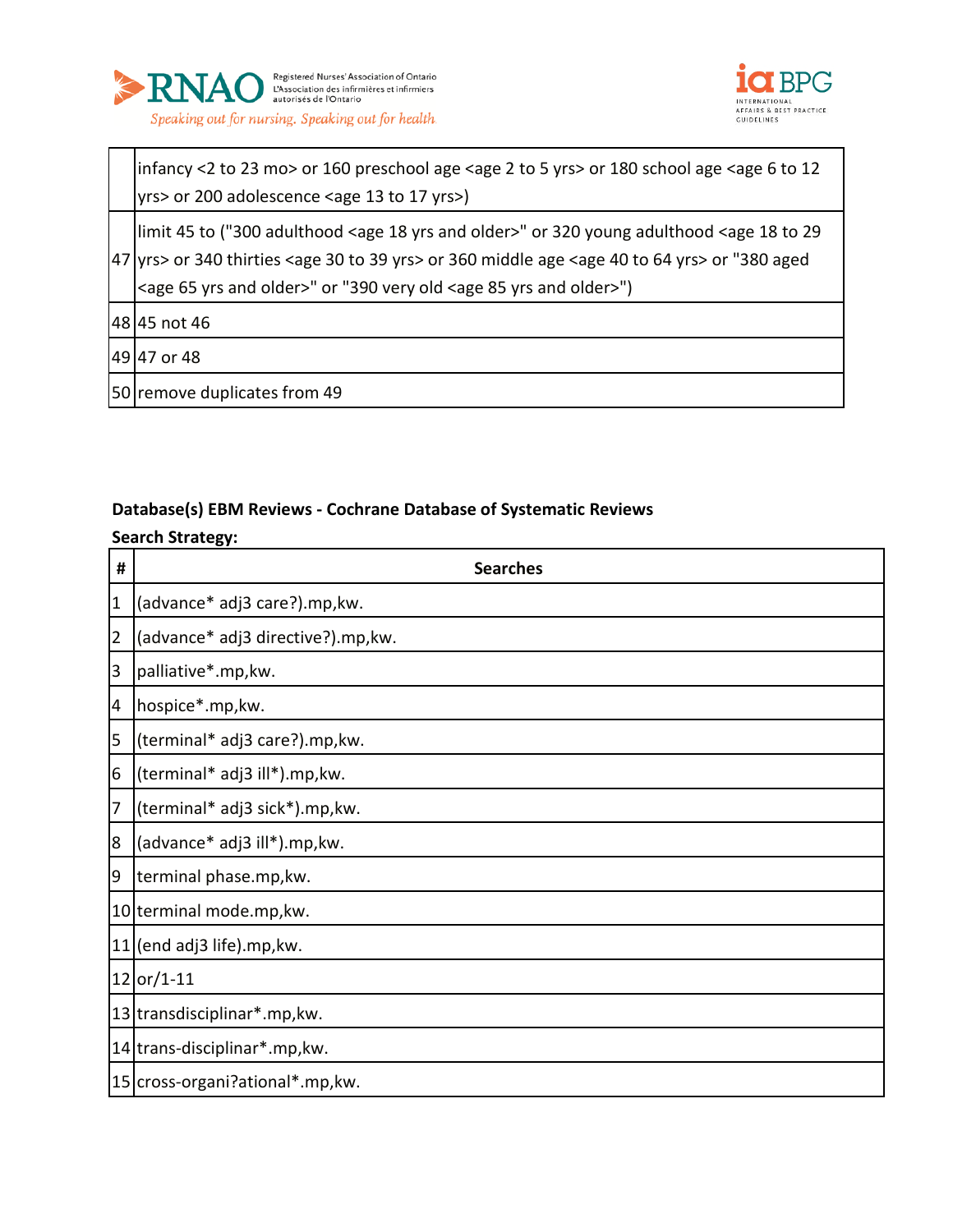



| 16 (across adj2 disciplin* adj2 boundar*).mp, kw. |
|---------------------------------------------------|
| 17 (arena adj2 assess*).mp, kw.                   |
| 18 (role adj2 release*).mp.                       |
| 19 multidisciplinar*.mp, kw.                      |
| 20 multi-disciplinar*.mp, kw.                     |
| 21 interdisciplinar*.mp, kw.                      |
| 22 inter-disciplinar*.mp, kw.                     |
| 23 Interprofessional*.mp, kw.                     |
| 24 Inter-professional*.mp, kw.                    |
| 25 (patient care? adj2 team?).mp, kw.             |
| 26 (health adj3 team?).mp, kw.                    |
| 27 (healthcare adj2 team*).mp, kw.                |
| 28 (medical care? adj2 team?).mp, kw.             |
| 29 cooperat*.mp, kw.                              |
| 30 co-operat*.mp, kw.                             |
| 31 collaborative.mp, kw.                          |
| 32 collaborat*.mp, kw.                            |
| 33 or/13-32                                       |
| 34 12 and 33                                      |
| 35 limit 34 to yr="2012 - February 2019"          |

**Database: EBM Reviews - Cochrane Central Register of Controlled Trials Search Strategy:**

**# Searches**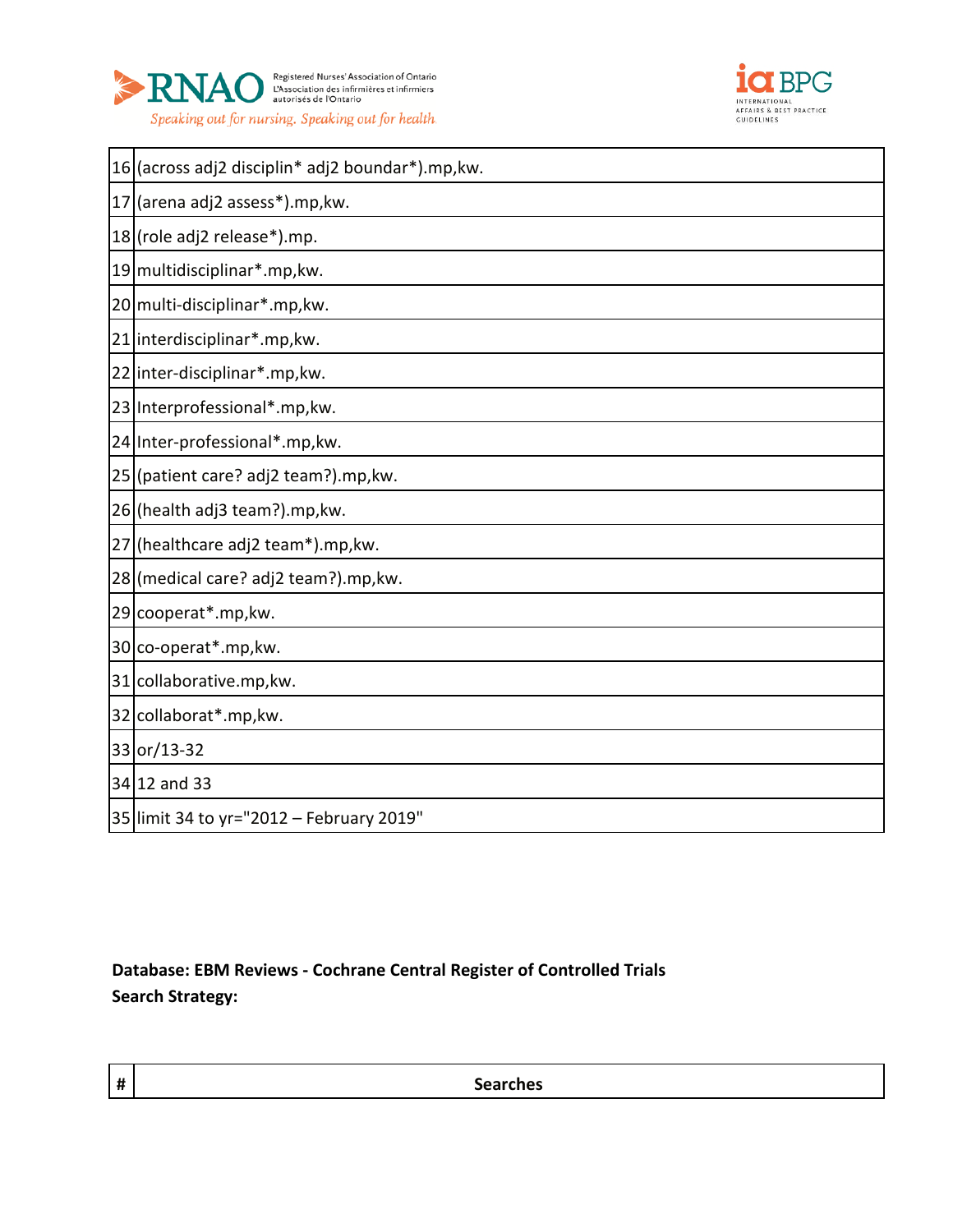



| $\mathbf{1}$   | exp Advance Care Planning/                    |
|----------------|-----------------------------------------------|
| $\overline{2}$ | Palliative Care/                              |
| 3              | Palliative Medicine/                          |
| 4              | Hospice Care/                                 |
| 5              | "Hospice and Palliative Care Nursing"/        |
| 6              | Terminal Care/                                |
| 7              | Terminally III/                               |
| 8              | (advance* adj3 care?).mp,kw.                  |
| $\overline{9}$ | (advance* adj3 directive?).mp,kw.             |
|                | 10 palliative*.mp, kw.                        |
|                | 11 hospice*.mp, kw.                           |
|                | 12 (terminal* adj3 care?).mp, kw.             |
|                | 13 (terminal* adj3 ill*).mp, kw.              |
|                | 14 (terminal* adj3 sick*).mp, kw.             |
|                | 15 (advance* adj3 ill*).mp, kw.               |
|                | 16 terminal phase.mp, kw.                     |
|                | 17 terminal mode.mp, kw.                      |
|                | 18 (end adj3 life).mp, kw.                    |
|                | $19 or/1-18$                                  |
|                | 20 transdisciplinar*.mp, kw.                  |
|                | 21 trans-disciplinar*.mp, kw.                 |
|                | 22 cross-organi?ational*.mp, kw.              |
| 23             | (across adj2 disciplin* adj2 boundar*).mp,kw. |
| 24             | (arena adj2 assess*).mp, kw.                  |
| 25             | (role adj2 release*).mp.                      |
|                | 26 exp Patient Care Team/                     |
| 27             | multidisciplinar*.mp, kw.                     |
|                | 28 multi-disciplinar*.mp, kw.                 |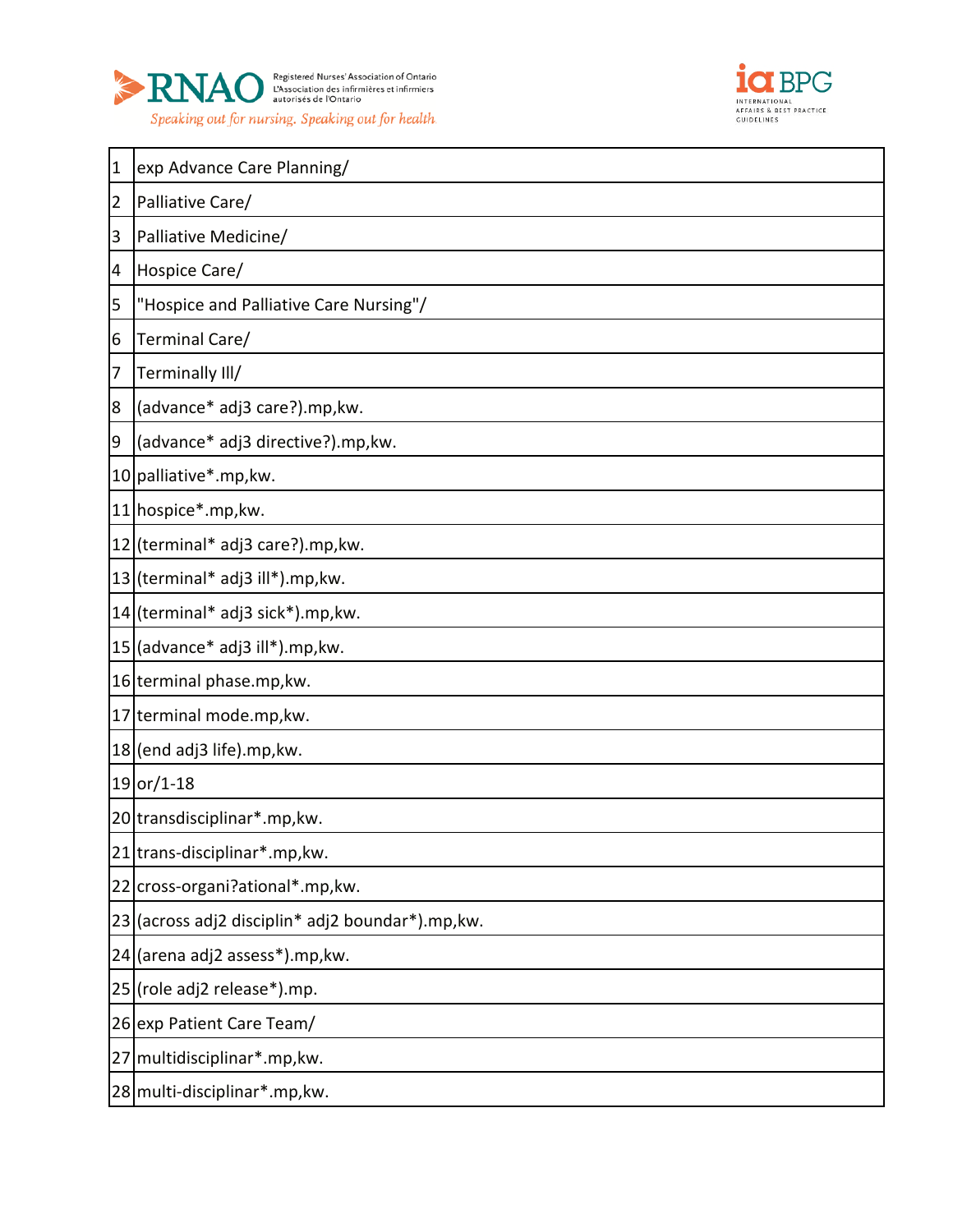



|    | 29 interdisciplinar*.mp, kw.             |
|----|------------------------------------------|
|    | 30 inter-disciplinar*.mp, kw.            |
|    | 31 exp Interprofessional Relations/      |
|    | 32 Interprofessional*.mp, kw.            |
|    | 33 Inter-professional*.mp, kw.           |
|    | 34 (patient care? adj2 team?).mp, kw.    |
|    | 35 (health adj3 team?).mp, kw.           |
|    | 36 (healthcare adj2 team*).mp, kw.       |
| 37 | (medical care? adj2 team?).mp, kw.       |
| 38 | Cooperative Behavior/                    |
|    | 39 cooperat*.mp, kw.                     |
|    | 40 co-operat*.mp, kw.                    |
|    | 41 collaborative.mp, kw.                 |
|    | 42 collaborat*.mp, kw.                   |
|    | 43 or/20-42                              |
|    | 44 19 and 43                             |
|    | 45 limit 44 to yr="2012 - February 2019" |
|    | 46 limit 45 to english language          |
|    | 47 remove duplicates from 46             |

# **Interface - EBSCOhost Research Databases Search Screen - Advanced Search Database - CINAHL with Full Text**

|     | <b>S21 AND S45</b> | <b>Limiters</b> - Published Date: |
|-----|--------------------|-----------------------------------|
| S48 |                    | 20120101-20190228                 |
|     |                    | Narrow by Language0: - english    |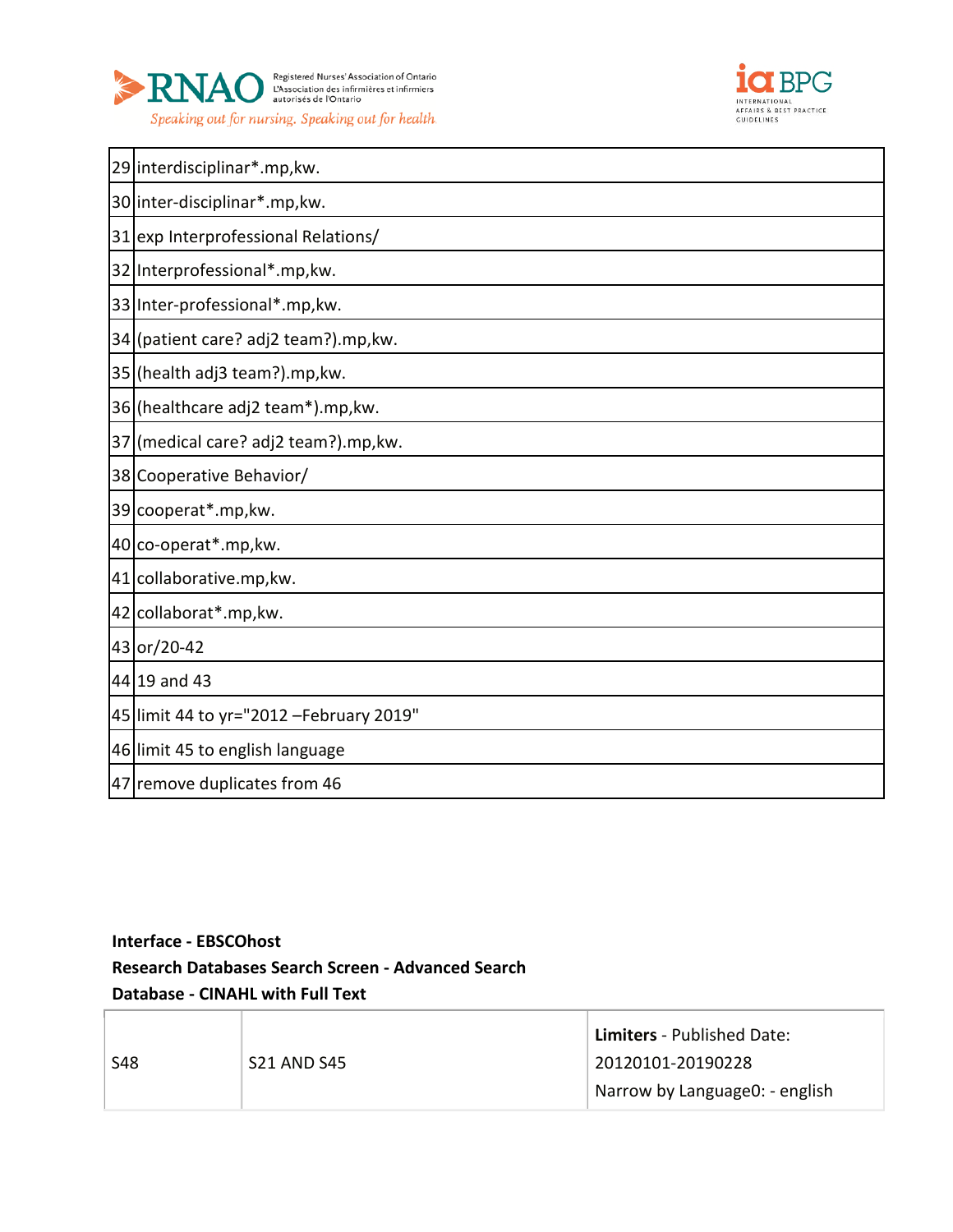



|            |                                                                                                                                                                                        | Search modes - Boolean/Phrase |
|------------|----------------------------------------------------------------------------------------------------------------------------------------------------------------------------------------|-------------------------------|
| S47        | <b>S21 AND S45</b>                                                                                                                                                                     | #                             |
| S46        | <b>S21 AND S45</b>                                                                                                                                                                     | Search modes - Boolean/Phrase |
| S45        | S22 OR S23 OR S24 OR S25 OR S26 OR S27<br>OR S28 OR S29 OR S30 OR S31 OR S32 OR<br>\$33 OR \$34 OR \$35 OR \$36 OR \$37 OR \$38<br>OR S39 OR S40 OR S41 OR S42 OR S43 OR<br><b>S44</b> | Search modes - Boolean/Phrase |
| S44        | TI collaborat* OR AB collaborat*                                                                                                                                                       | Search modes - Boolean/Phrase |
| S43        | TI co-operat* OR AB co-operat*                                                                                                                                                         | Search modes - Boolean/Phrase |
| S42        | TI cooperat* OR AB cooperat*                                                                                                                                                           | Search modes - Boolean/Phrase |
| S41        | (MH "Multidisciplinary Care Team+")                                                                                                                                                    | Search modes - Boolean/Phrase |
| S40        | (MH "Interprofessional Relations+")                                                                                                                                                    | Search modes - Boolean/Phrase |
| S39        | (MH "Collaboration")                                                                                                                                                                   | Search modes - Boolean/Phrase |
| <b>S38</b> | (MH "Cooperative Behavior")                                                                                                                                                            | Search modes - Boolean/Phrase |
| S37        | TI (medical care* N2 team?) OR AB<br>(medical care* N2 team?)                                                                                                                          | Search modes - Boolean/Phrase |
| S36        | TI (healthcare N2 team*) OR AB<br>(healthcare N2 team*)                                                                                                                                | Search modes - Boolean/Phrase |
| S35        | TI (health N3 team?) OR AB (health N3<br>team?)                                                                                                                                        | Search modes - Boolean/Phrase |
| S34        | TI (patient care* N2 team?) OR AB (patient<br>care* N2 team?)                                                                                                                          | Search modes - Boolean/Phrase |
| S33        | TI Inter-professional* OR AB Inter-<br>professional*                                                                                                                                   | Search modes - Boolean/Phrase |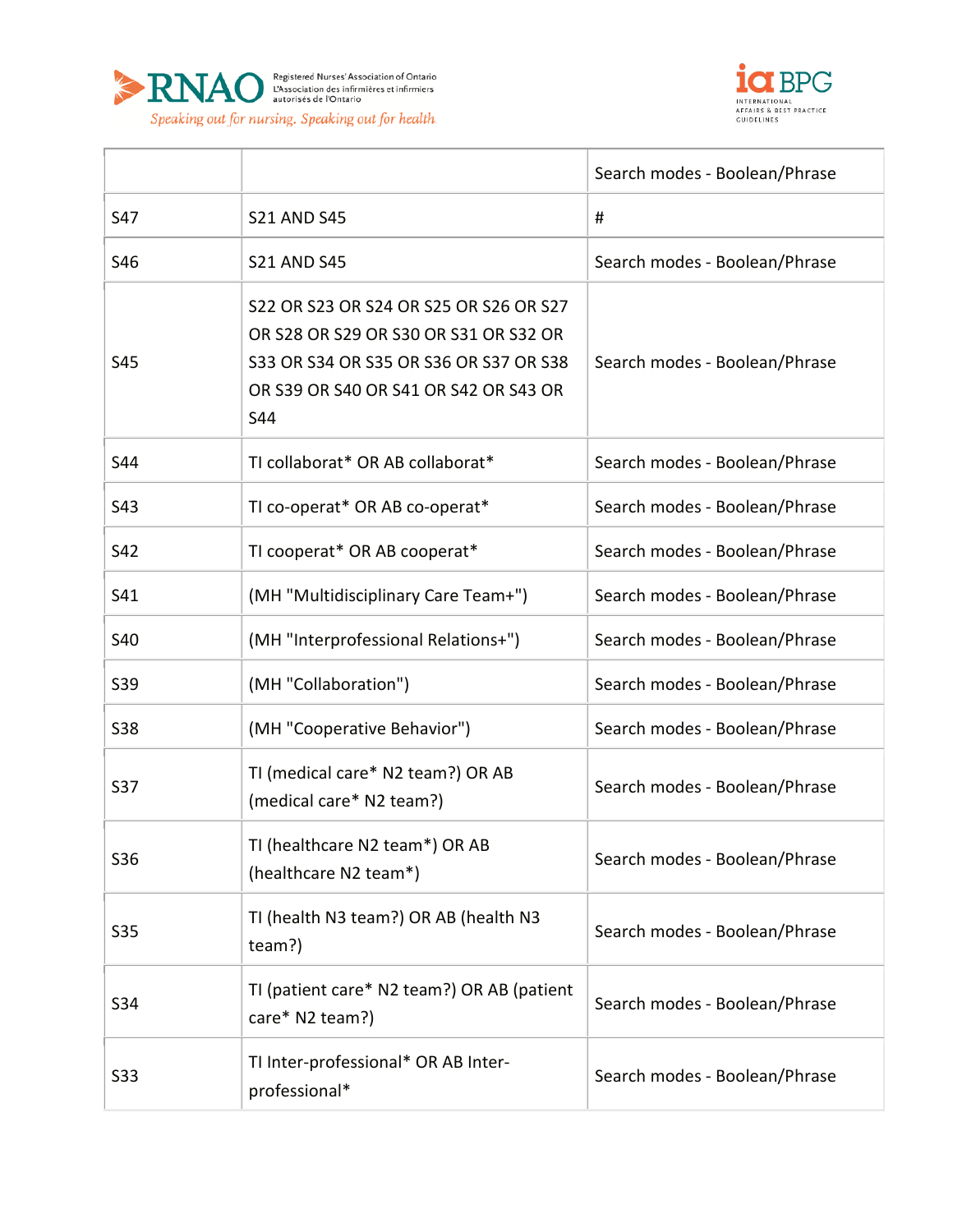

 $\Gamma$ 



| S32             | TI Interprofessional* OR AB<br>Interprofessional*                                                                                               | Search modes - Boolean/Phrase |
|-----------------|-------------------------------------------------------------------------------------------------------------------------------------------------|-------------------------------|
| S31             | TI inter-disciplinar* OR AB inter-<br>disciplinar*                                                                                              | Search modes - Boolean/Phrase |
| S30             | TI interdisciplinar* OR AB interdisciplinar*                                                                                                    | Search modes - Boolean/Phrase |
| S29             | TI multi-disciplinar* OR AB multi-<br>disciplinar*                                                                                              | Search modes - Boolean/Phrase |
| <b>S28</b>      | TI multidisciplinar* OR AB multidisciplinar*                                                                                                    | Search modes - Boolean/Phrase |
| S <sub>27</sub> | TX role N2 release*                                                                                                                             | Search modes - Boolean/Phrase |
| S26             | TX arena N2 assess*                                                                                                                             | Search modes - Boolean/Phrase |
| <b>S25</b>      | TX across N2 disciplin* N2 boundar*                                                                                                             | Search modes - Boolean/Phrase |
| S24             | TX cross-organi?ational*                                                                                                                        | Search modes - Boolean/Phrase |
| <b>S23</b>      | TX trans-disciplinar*                                                                                                                           | Search modes - Boolean/Phrase |
| S22             | TX transdisciplinar*                                                                                                                            | Search modes - Boolean/Phrase |
| S21             | S1 OR S2 OR S3 OR S4 OR S5 OR S6 OR S7<br>OR S8 OR S9 OR S10 OR S11 OR S12 OR S13<br>OR S14 OR S15 OR S16 OR S17 OR S18 OR<br><b>S19 OR S20</b> | Search modes - Boolean/Phrase |
| <b>S20</b>      | TI (end N2 life) OR AB (end N2 life)                                                                                                            | Search modes - Boolean/Phrase |
| S <sub>19</sub> | TI terminal mode OR AB terminal mode                                                                                                            | Search modes - Boolean/Phrase |
| S <sub>18</sub> | TI terminal phase OR AB terminal phase                                                                                                          | Search modes - Boolean/Phrase |
| S <sub>17</sub> | TI (advance* N2 ill*) OR AB (advance* N2<br>$ill^*)$                                                                                            | Search modes - Boolean/Phrase |
| S <sub>16</sub> | TI (terminal* N2 sick*) OR AB (terminal*                                                                                                        | Search modes - Boolean/Phrase |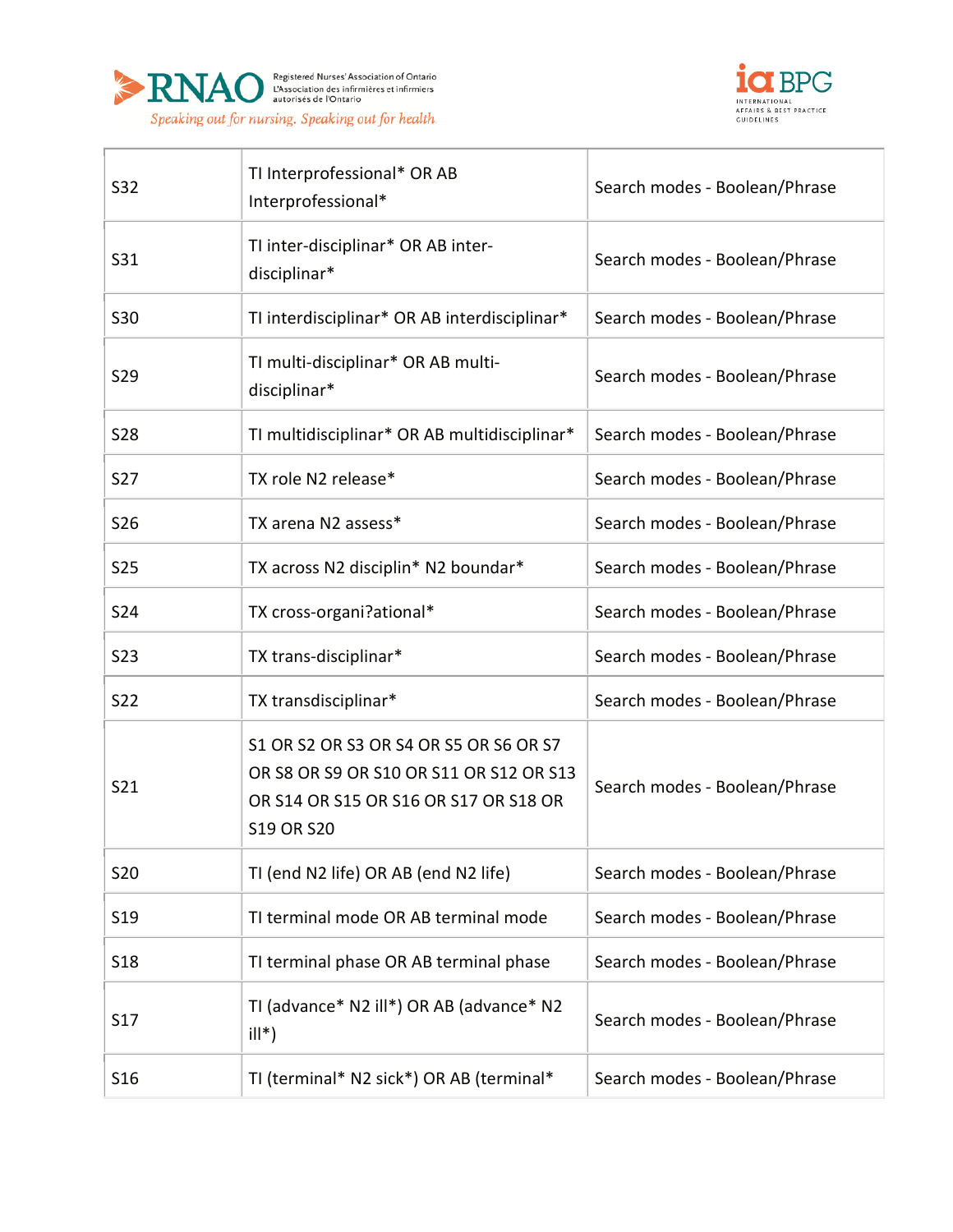



|                | $N2$ sick*)                                               |                               |
|----------------|-----------------------------------------------------------|-------------------------------|
| <b>S15</b>     | TI (terminal* N2 ill*) OR AB (terminal* N2<br>$ill^*)$    | Search modes - Boolean/Phrase |
| S14            | TI terminal* N2 care OR AB terminal* N2<br>care           | Search modes - Boolean/Phrase |
| <b>S13</b>     | TI hospice* OR AB hospice*                                | Search modes - Boolean/Phrase |
| <b>S12</b>     | TI palliative* OR AB palliative*                          | Search modes - Boolean/Phrase |
| S11            | TI advance care plan* OR AB advance care<br>plan*         | Search modes - Boolean/Phrase |
| S10            | TI (advanc* N2 directive) OR AB (advanc*<br>N2 directive) | Search modes - Boolean/Phrase |
| S9             | TI (advanc* N2 care) OR AB (advanc* N2<br>care)           | Search modes - Boolean/Phrase |
| S <sub>8</sub> | (MH "Terminally Ill Patients+")                           | Search modes - Boolean/Phrase |
| S7             | (MH "Terminal Care (Saba CCC)+")                          | Search modes - Boolean/Phrase |
| S <sub>6</sub> | (MH "Hospice and Palliative Nursing")                     | Search modes - Boolean/Phrase |
| S <sub>5</sub> | (MH "Palliative Care")                                    | Search modes - Boolean/Phrase |
| S4             | (MH "Hospice Care")                                       | Search modes - Boolean/Phrase |
| S <sub>3</sub> | (MH "Terminal Care")                                      | Search modes - Boolean/Phrase |
| S <sub>2</sub> | (MH "Advance Directives+")                                | Search modes - Boolean/Phrase |
| S <sub>1</sub> | (MH "Advance Care Planning")                              | Search modes - Boolean/Phrase |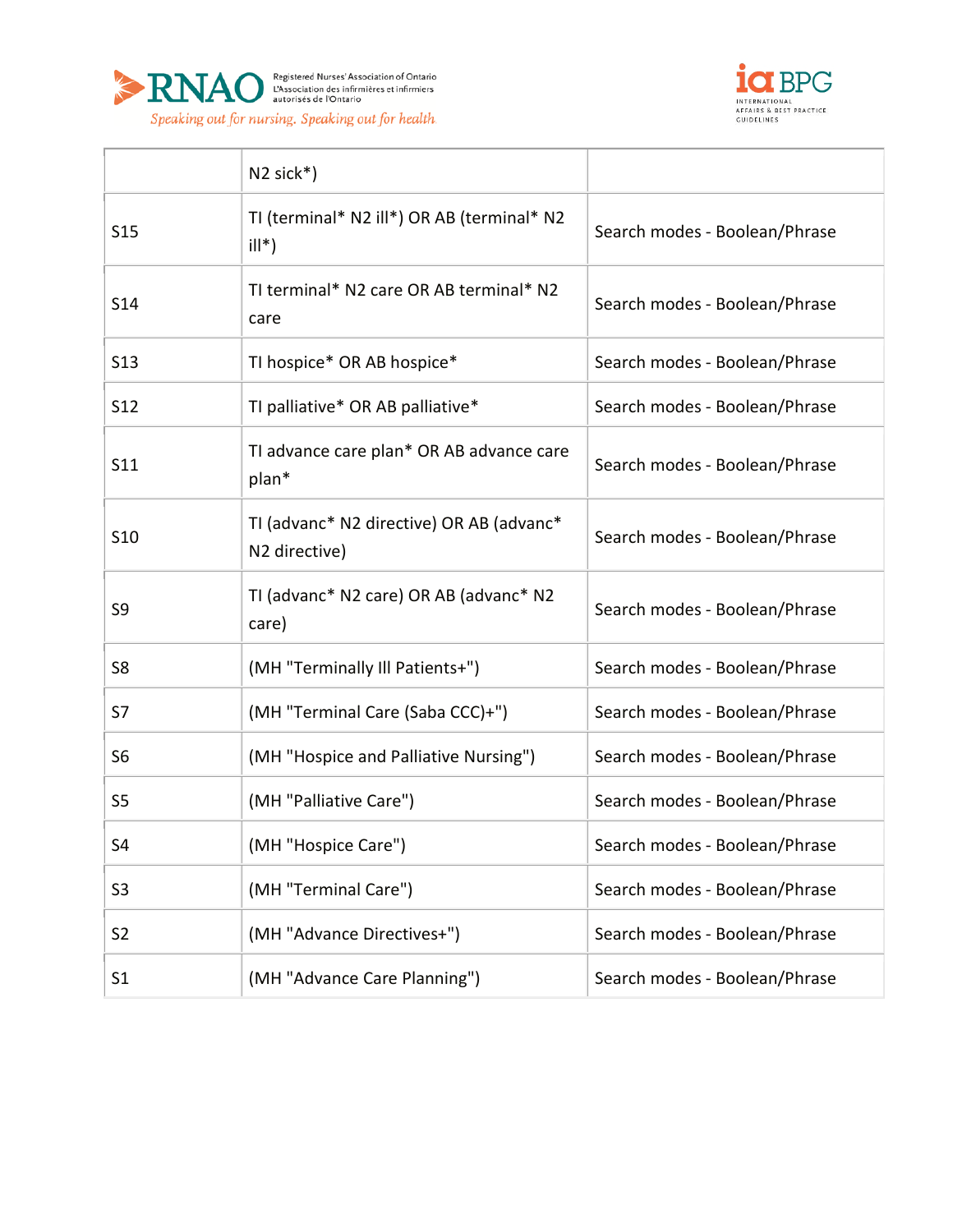



Organizational-Level Interventions to support nurses in providing care at the end of life by preventing/supporting compassion fatigue, moral distress, and resliency.

Databases:

- Ovid MEDLINE
- Ovid MEDLINE(R) Epub Ahead of Print, In-Process & Other Non-Indexed
- Embase
- PsycINFO
- EBM Reviews Cochrane Database of Systematic Review
- EBM Reviews Cochrane Central Register of Controlled Trials
- CINAHL with Full Text

### **Database: Ovid MEDLINE(R)**

| $\pmb{\sharp}$ | <b>Searches</b>                        |
|----------------|----------------------------------------|
| $\mathbf{1}$   | exp Advance Care Planning/             |
| $\overline{2}$ | Palliative Care/                       |
| 3              | Palliative Medicine/                   |
| 4              | Hospice Care/                          |
| 5              | "Hospice and Palliative Care Nursing"/ |
| 6              | Oncology Nursing/                      |
| 7              | Terminal Care/                         |
| 8              | Terminally Ill/                        |
| 9              | (advance* adj3 care?).mp, kw.          |
|                | 10 (advance* adj3 directive?).mp, kw.  |
|                | 11 palliative*.mp, kw.                 |
|                | 12 hospice*.mp, kw.                    |
|                | 13 (terminal* adj3 care?).mp, kw.      |
|                | 14 (terminal* adj3 ill*).mp, kw.       |
|                | 15 (terminal* adj3 sick*).mp, kw.      |
|                | $16$ (advance* adj3 ill*).mp, kw.      |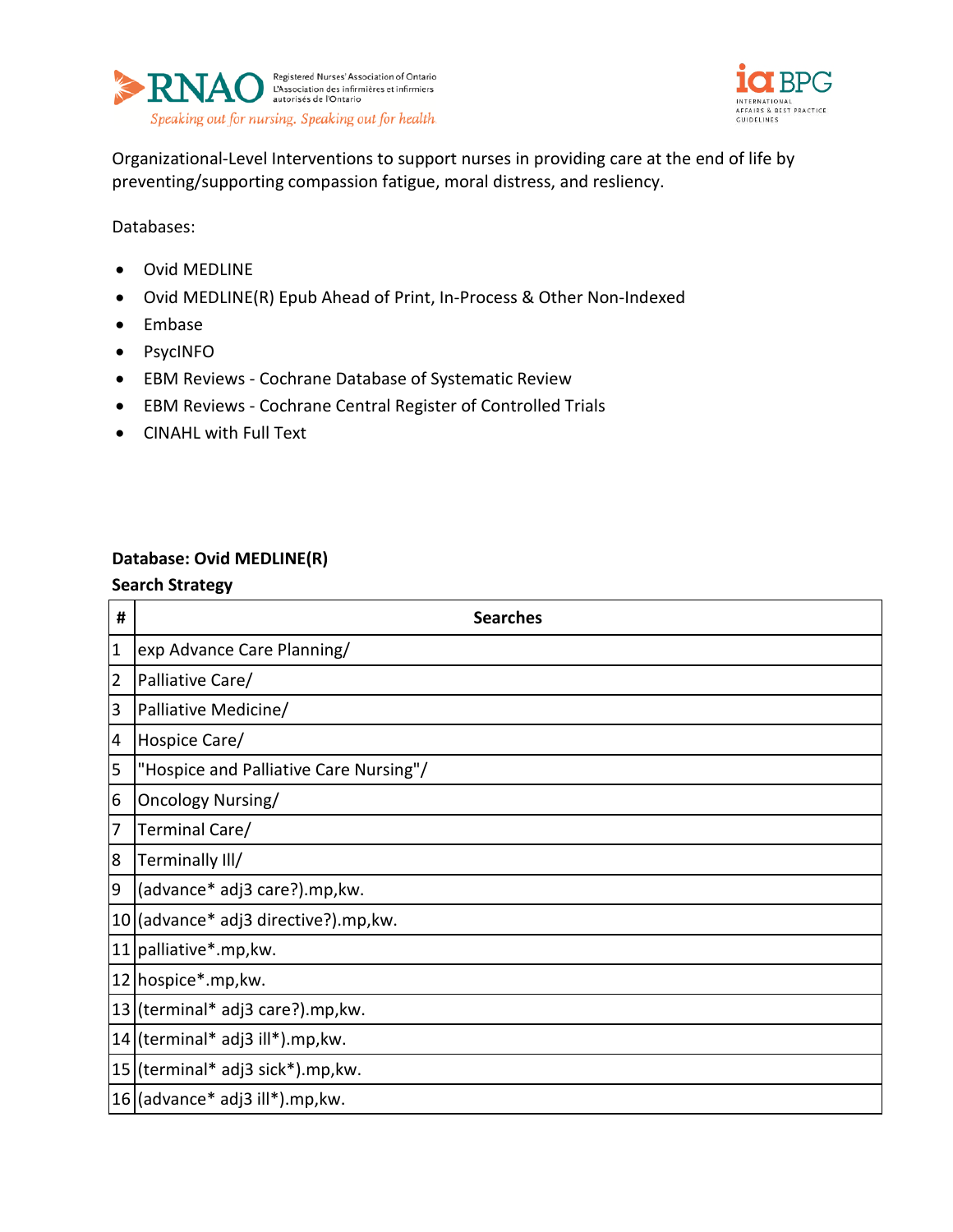



|    | 17 terminal phase.mp, kw.                         |
|----|---------------------------------------------------|
|    | 18 terminal mode.mp, kw.                          |
|    | $19$ (end adj3 life).mp, kw.                      |
|    | $20$ or/1-19                                      |
|    | 21 Nurse's Role/                                  |
|    | 22 Licensed Practical Nurses/                     |
|    | 23 exp Nurses/                                    |
|    | 24 exp Nursing Staff/                             |
|    | 25 Nursing Staff, Hospital/                       |
|    | 26 exp Nursing/                                   |
|    | 27 Nursing, Practical/                            |
|    | 28 nurs*.mp, kw, jw.                              |
|    | 29 or/21-28                                       |
|    | 30 20 and 29                                      |
|    | 31 [compassion fatigue/moral distress/resiliency] |
|    | 32 exp Stress, Psychological/                     |
|    | 33 exp Adaptation, Psychological/                 |
|    | 34 Resilience, Psychological/                     |
|    | 35 (compassion adj2 fatigue*).mp, kw.             |
|    | 36 resilien*.mp, kw.                              |
|    | 37 distress*.mp.                                  |
|    | 38 hardy.mp, kw.                                  |
|    | 39 hardiness.mp, kw.                              |
|    | 40 coping.mp, kw.                                 |
|    | 41 burnout.mp, kw.                                |
|    | 42 burn??? out.mp, kw.                            |
|    | 43 stress*.mp, kw.                                |
|    | 44 self-efficacy.mp, kw.                          |
|    | 45 (secondary adj2 trauma*).mp, kw.               |
|    | 46 (vicarious adj2 trauma*).mp, kw.               |
| 47 | (adapt* adj2 psychological*).mp,kw.               |
|    | 48 (adapt* adj2 behavio?r*).mp, kw.               |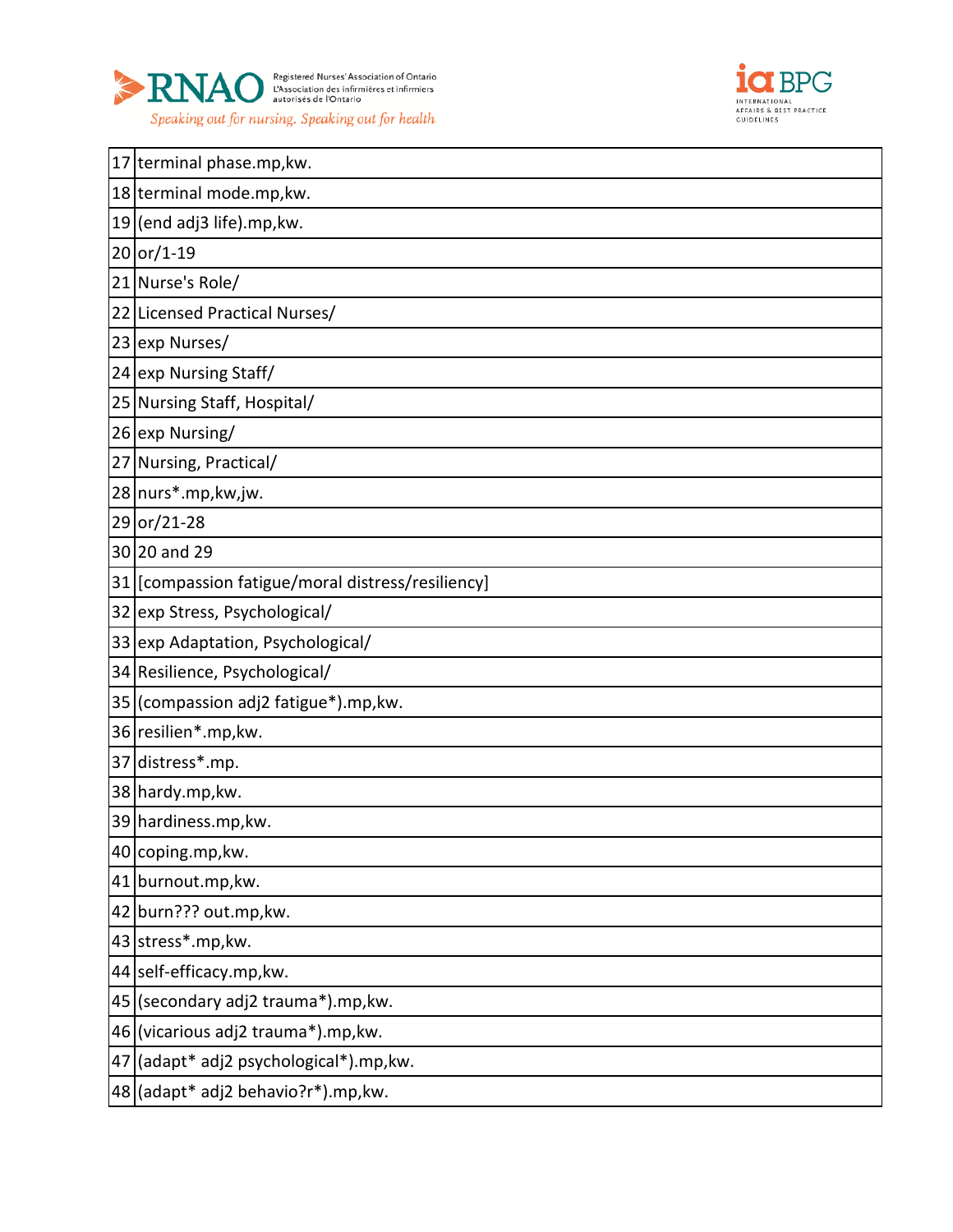



| 49 (emotional adj2 exhaust*).mp, kw.                                              |
|-----------------------------------------------------------------------------------|
| 50 depersonali*.mp, kw.                                                           |
| 51 or/32-50                                                                       |
| 52 30 and 51                                                                      |
| 53 [limits]                                                                       |
| 54 limit 52 to yr="2012 - February 2019"                                          |
| 55 limit 54 to english language                                                   |
| 56 limit 55 to ("all infant (birth to 23 months)" or "all child (0 to 18 years)") |
| 57 limit 55 to ("all adult (19 plus years)" or "all aged (65 and over)")          |
| 58 55 not 56                                                                      |
| 59 57 or 58                                                                       |
| 60 remove duplicates from 59                                                      |

# **Database(s): Ovid MEDLINE(R) Epub Ahead of Print and In-Process & Other Non-Indexed Citations**

| #               | <b>Searches</b>                    |
|-----------------|------------------------------------|
| $\vert$ 1       | (advance* adj3 care?).mp, kw.      |
| $\overline{2}$  | (advance* adj3 directive?).mp, kw. |
| $\vert$ 3       | palliative*.mp, kw.                |
| $\vert 4 \vert$ | hospice*.mp,kw.                    |
| 5               | (terminal* adj3 care?).mp, kw.     |
| $6\phantom{.}6$ | (terminal* adj3 ill*).mp, kw.      |
| 7               | (terminal* adj3 sick*).mp, kw.     |
| 8               | (advance* adj3 ill*).mp, kw.       |
| 9               | terminal phase.mp, kw.             |
| 10              | terminal mode.mp, kw.              |
| 11              | (end adj3 life).mp, kw.            |
| 12              | or/1-11                            |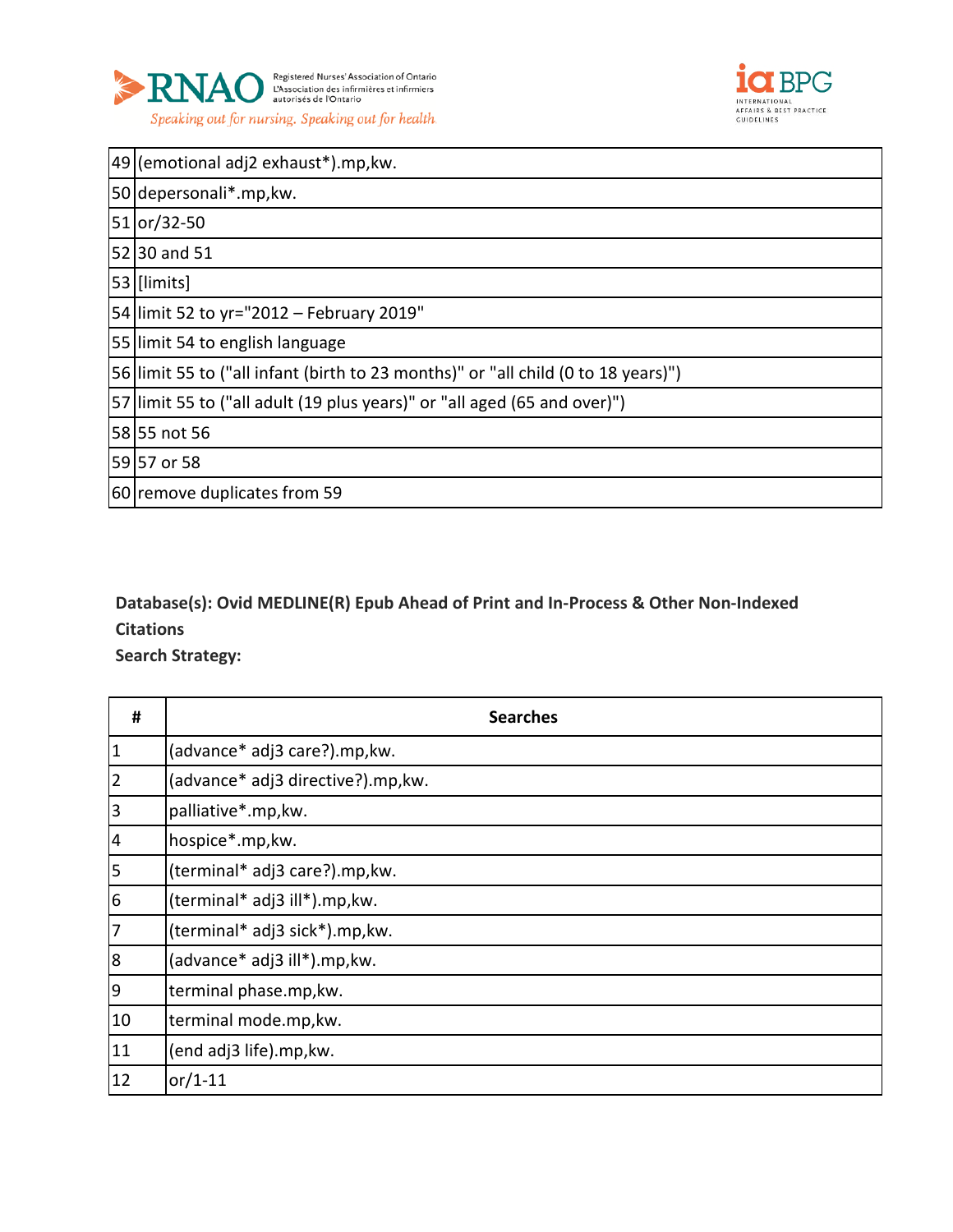



| 13 | nurs*.mp,kw,jw.                       |
|----|---------------------------------------|
| 14 | 12 and 13                             |
| 15 | (compassion adj2 fatigue*).mp, kw.    |
| 16 | resilien*.mp, kw.                     |
| 17 | distress*.mp.                         |
| 18 | hardy.mp, kw.                         |
| 19 | hardiness.mp, kw.                     |
| 20 | coping.mp, kw.                        |
| 21 | burnout.mp, kw.                       |
| 22 | burn??? out.mp, kw.                   |
| 23 | stress*.mp,kw.                        |
| 24 | self-efficacy.mp,kw.                  |
| 25 | (secondary adj2 trauma*).mp, kw.      |
| 26 | (vicarious adj2 trauma*).mp, kw.      |
| 27 | (adapt* adj2 psychological*).mp,kw.   |
| 28 | (adapt* adj2 behavio?r*).mp, kw.      |
| 29 | (emotional adj2 exhaust*).mp, kw.     |
| 30 | depersonali*.mp,kw.                   |
| 31 | or/15-30                              |
| 32 | 14 and 31                             |
| 33 | limit 32 to english language          |
| 34 | limit 33 to yr="2012 - February 2019" |
| 35 | remove duplicates from 34             |

# **Database(s): Embase**

| #         | <b>Searches</b>            |
|-----------|----------------------------|
| 11        | exp palliative therapy/    |
| <u> 2</u> | cancer palliative therapy/ |
| 3         | hospice/                   |
| 14        | Hospice Care/              |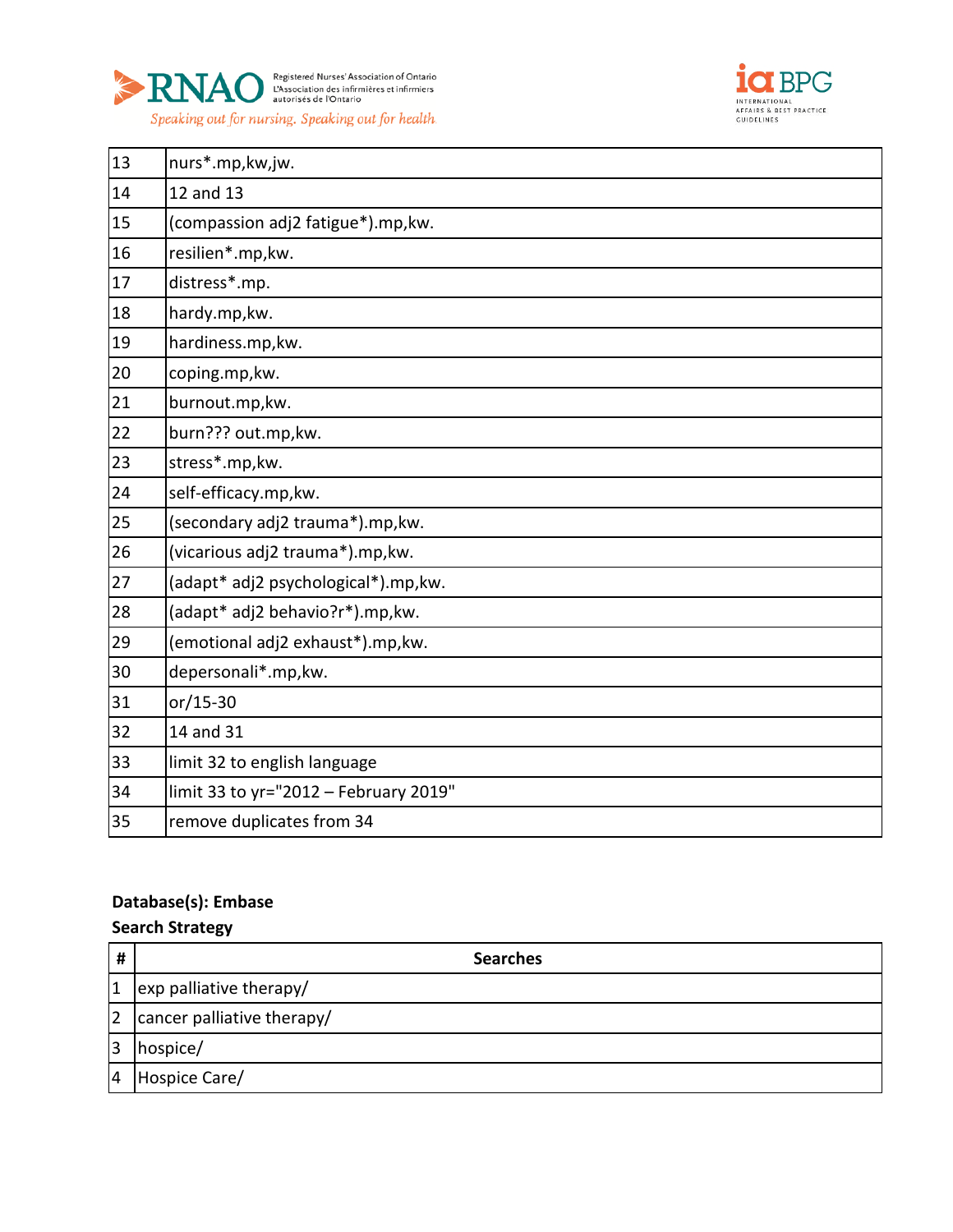



| 5  | palliative nursing/               |
|----|-----------------------------------|
| 6  | exp oncology nursing/             |
| 7  | Terminal Care/                    |
| 8  | exp terminally ill patient/       |
| 9  | hospice patient/                  |
|    | 10 (advance* adj3 care?).mp, kw.  |
| 11 | (advance* adj3 directive?).mp,kw. |
|    | 12 palliative*.mp, kw.            |
|    | 13 hospice*.mp, kw.               |
|    | 14 (terminal* adj3 care?).mp, kw. |
|    | 15 (terminal* adj3 ill*).mp, kw.  |
|    | 16 (terminal* adj3 sick*).mp, kw. |
|    | 17 (advance* adj3 ill*).mp, kw.   |
|    | 18 terminal phase.mp, kw.         |
|    | 19 terminal mode.mp, kw.          |
|    | $20$ (end adj3 life).mp, kw.      |
|    | $21$ or/1-20                      |
|    | 22 nurse attitude/                |
|    | $23$ exp nurse/                   |
|    | 24 nursing staff/                 |
|    | 25 exp nursing/                   |
|    | 26 nurs*.mp, kw, jw.              |
| 27 | or/22-26                          |
|    | 28 21 and 27                      |
|    | 29 exp job stress/                |
|    | 30 burnout/                       |
|    | 31 caregiver burden/              |
|    | 32 emotional stress/              |
|    | 33 mental stress/                 |
|    | 34 role stress/                   |
|    | 35 critical incident stress/      |
|    | 36 exp coping behavior/           |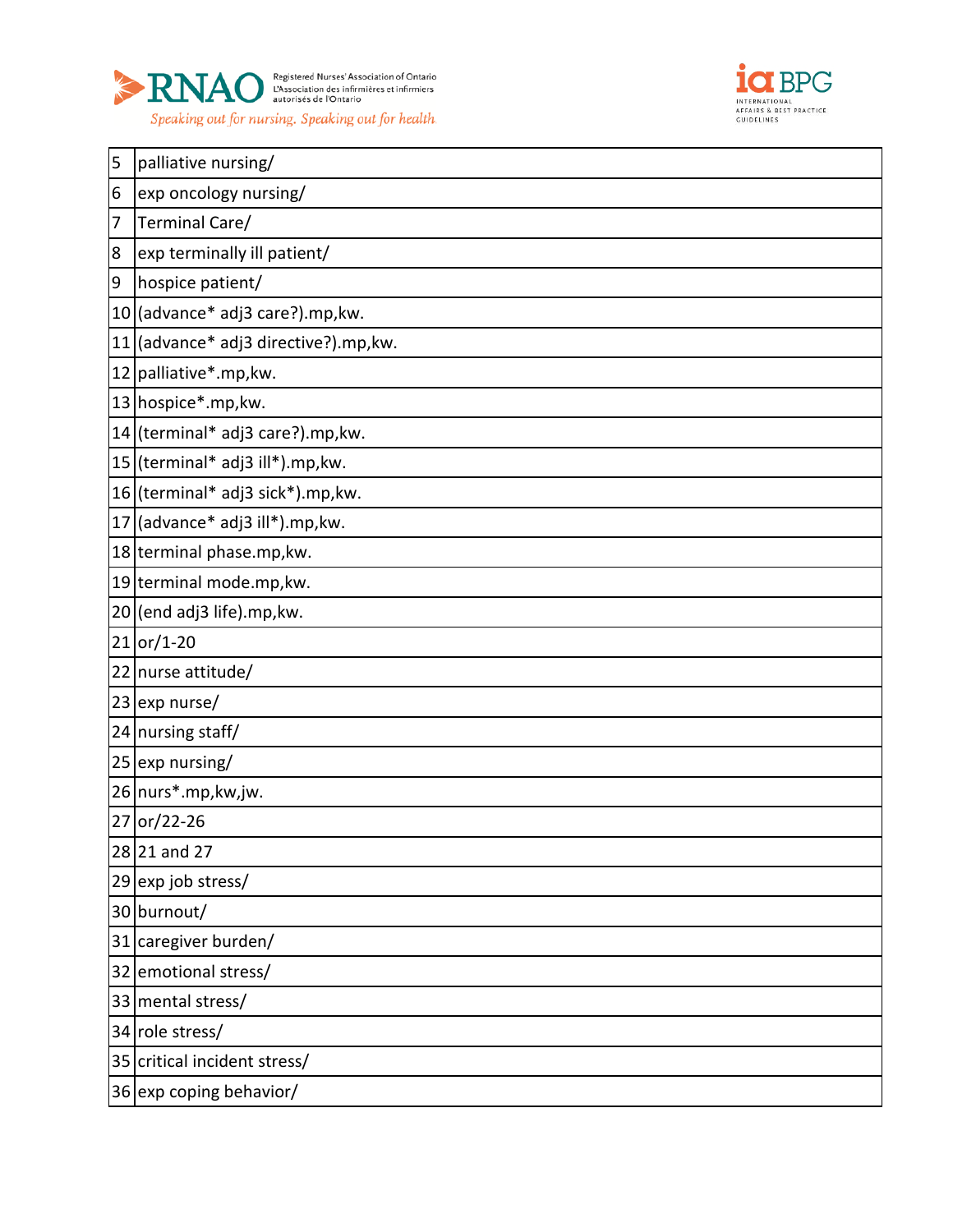



|    | 37 exp adaptive behavior/                                                                                                                                                                                                                               |
|----|---------------------------------------------------------------------------------------------------------------------------------------------------------------------------------------------------------------------------------------------------------|
|    | 38 (compassion adj2 fatigue*).mp, kw.                                                                                                                                                                                                                   |
|    | 39 resilien*.mp, kw.                                                                                                                                                                                                                                    |
|    | 40 distress*.mp.                                                                                                                                                                                                                                        |
|    | 41 hardy.mp, kw.                                                                                                                                                                                                                                        |
|    | 42 hardiness.mp, kw.                                                                                                                                                                                                                                    |
|    | 43 coping.mp, kw.                                                                                                                                                                                                                                       |
|    | 44 burnout.mp, kw.                                                                                                                                                                                                                                      |
|    | 45 burn??? out.mp, kw.                                                                                                                                                                                                                                  |
|    | 46 stress*.mp, kw.                                                                                                                                                                                                                                      |
|    | 47 self-efficacy.mp, kw.                                                                                                                                                                                                                                |
|    | 48 (secondary adj2 trauma*).mp, kw.                                                                                                                                                                                                                     |
|    | 49 (vicarious adj2 trauma*).mp, kw.                                                                                                                                                                                                                     |
|    | 50 (adapt* adj2 psychological*).mp, kw.                                                                                                                                                                                                                 |
|    | 51 (adapt* adj2 behavio?r*).mp, kw.                                                                                                                                                                                                                     |
|    | 52 (emotional adj2 exhaust*).mp, kw.                                                                                                                                                                                                                    |
|    | 53 depersonali*.mp, kw.                                                                                                                                                                                                                                 |
|    | 54 or/29-53                                                                                                                                                                                                                                             |
|    | 55 28 and 54                                                                                                                                                                                                                                            |
|    | 56 limit 55 to yr="2012 - February 2019"                                                                                                                                                                                                                |
|    | 57 limit 56 to english language                                                                                                                                                                                                                         |
| 58 | limit 57 to (embryo <first trimester=""> or infant <to one="" year=""> or child <unspecified age=""> or<br/>preschool child &lt;1 to 6 years&gt; or school child &lt;7 to 12 years&gt; or adolescent &lt;13 to 17 years&gt;)</unspecified></to></first> |
|    | 59 limit 57 to (adult <18 to 64 years> or aged <65+ years>)                                                                                                                                                                                             |
|    | 60 57 not 58                                                                                                                                                                                                                                            |
|    | 61 59 or 60                                                                                                                                                                                                                                             |
| 62 | (exp animals/ or exp animal experimentation/ or nonhuman/) not ((exp animals/ or exp animal<br>experimentation/ or nonhuman/) and exp human/)                                                                                                           |
|    | 63 61 not 62                                                                                                                                                                                                                                            |
|    | 64 limit 63 to (conference abstract or conference paper or "conference review")                                                                                                                                                                         |
|    | 65 63 not 64                                                                                                                                                                                                                                            |
|    | 66 remove duplicates from 65                                                                                                                                                                                                                            |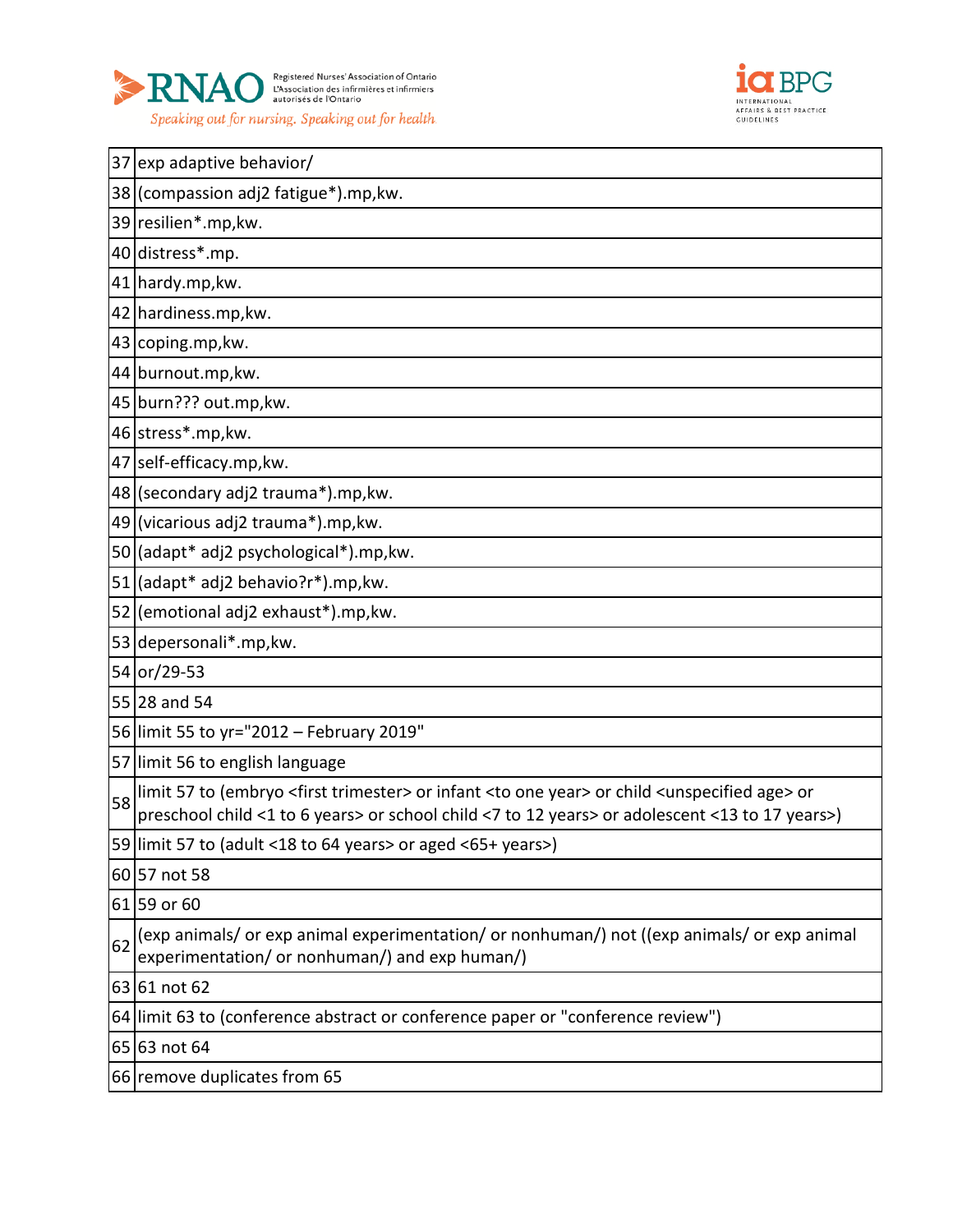



# **Database(s): PsycINFO Search Strategy**

| #              | <b>Searches</b>                |
|----------------|--------------------------------|
| $\mathbf{1}$   | advance directives/            |
| 2              | palliative care/               |
| 3              | exp life sustaining treatment/ |
| 4              | hospice/                       |
| 5              | terminally ill patients/       |
| 6              | (advanc* adj2 care?).mp.       |
| $\overline{7}$ | (advanc* adj2 directive?).mp.  |
| 8              | palliative*.mp.                |
| $\overline{9}$ | hospice*.mp.                   |
|                | 10 (terminal* adj2 care?).mp.  |
|                | 11 (terminal* adj2 ill*).mp.   |
|                | 12 (terminal* adj2 sick*).mp.  |
|                | $13$ (advance* adj2 ill*).mp.  |
|                | 14 terminal phase.mp.          |
|                | 15 terminal mode.mp.           |
|                | 16 (end adj2 life).mp.         |
|                | $17$ or/1-16                   |
|                | 18 nursing/                    |
|                | 19 exp nurses/                 |
|                | 20 nursing students/           |
|                | 21 nurs*.mp,jw.                |
|                | 22 or/18-21                    |
|                | 23 17 and 22                   |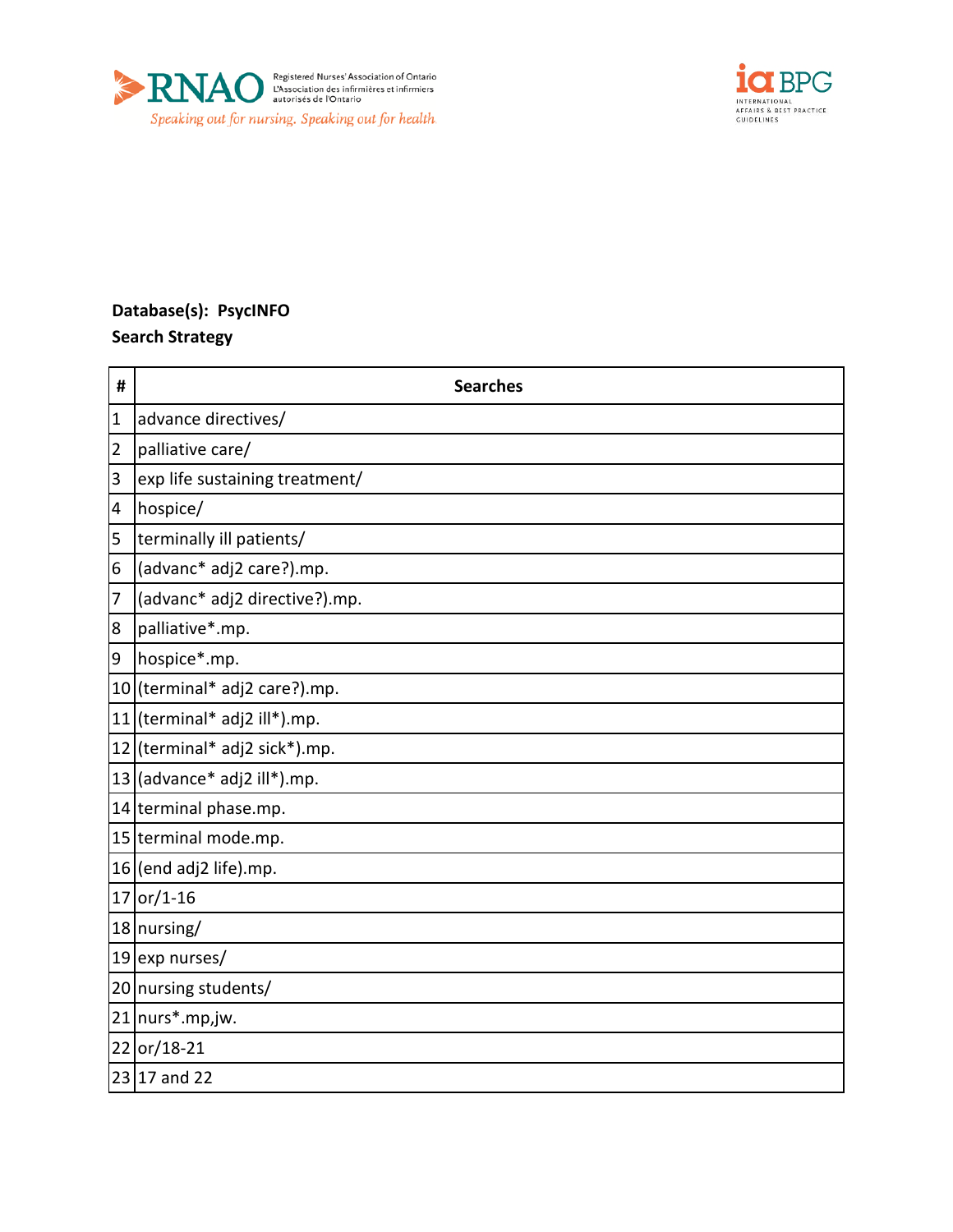



|    | 24 exp occupational stress/         |
|----|-------------------------------------|
|    | 25 occupational neurosis/           |
|    | 26 exp stress reactions/            |
| 27 | psychological stress/               |
|    | 28 distress/                        |
|    | 29 psychological endurance/         |
|    | 30   "resilience (psychological)"/  |
|    | 31 stress and coping measures"/     |
|    | 32   "adaptability (personality)"/  |
|    | 33 coping behavior/                 |
|    | 34 exp emotional adjustment/        |
|    | 35 emotional stability/             |
|    | 36 protective factors/              |
|    | 37 stress management/               |
|    | 38 (compassion adj2 fatigue*).mp.   |
|    | 39 resilien*.mp.                    |
|    |                                     |
|    | 40 distress*.mp.                    |
|    | 41 hardy.mp.                        |
|    | 42 hardiness.mp.                    |
|    | 43 coping.mp.                       |
|    | 44 burnout.mp.                      |
|    | 45 burn??? out.mp.                  |
|    | 46 stress*.mp.                      |
|    | 47 self-efficacy.mp.                |
|    | 48 (secondary adj2 trauma*).mp.     |
|    | 49 (vicarious adj2 trauma*).mp.     |
|    | 50 (adapt* adj2 psychological*).mp. |
|    | 51 (adapt* adj2 behavio?r*).mp.     |
|    | 52 (emotional adj2 exhaust*).mp.    |
|    | 53 depersonali*.mp.                 |
|    | 54 or/24-53                         |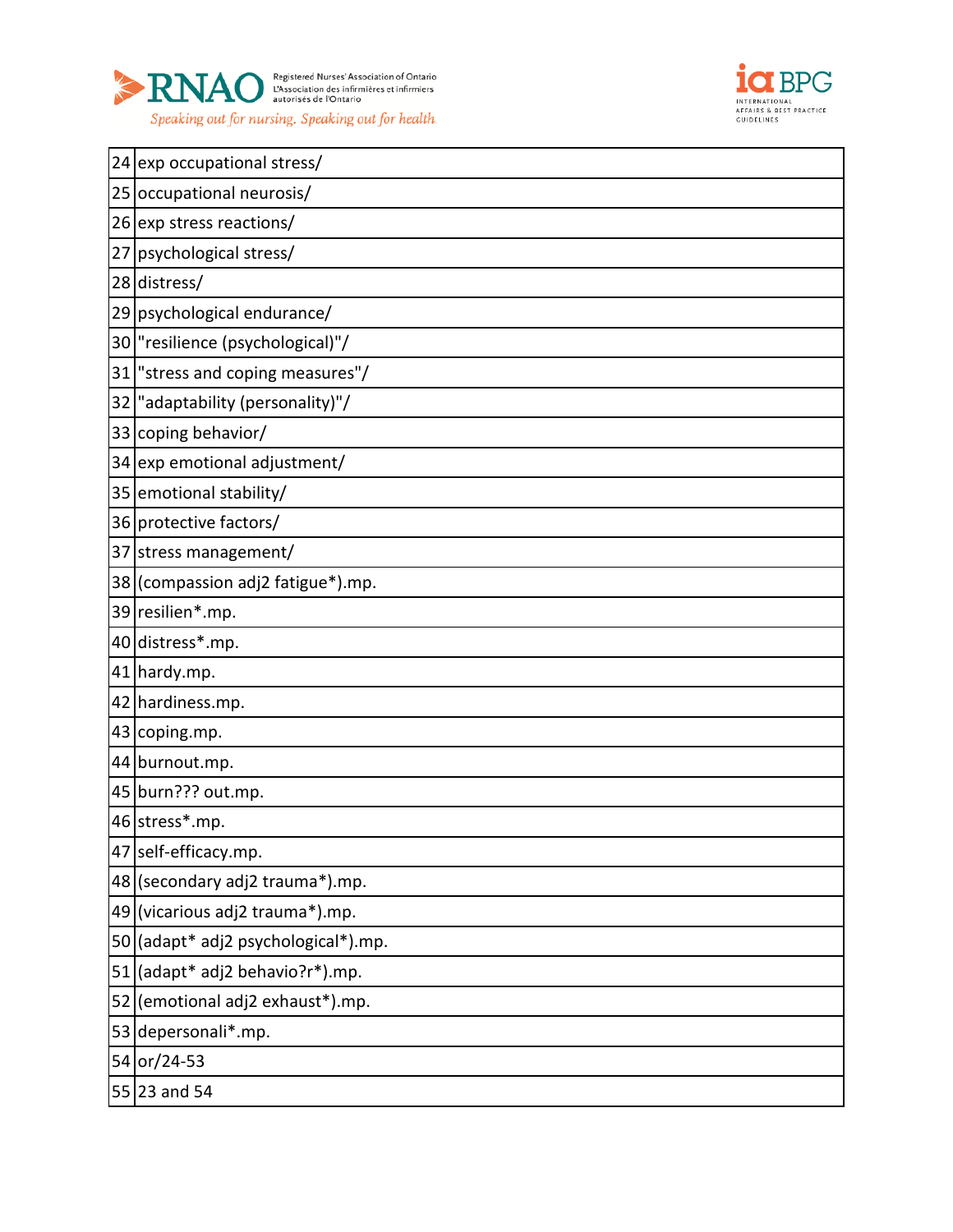



|    | 56 limit 55 to yr="2012 - February 2019"                                                                                                                                                                                                                                                                                                                                   |  |  |  |
|----|----------------------------------------------------------------------------------------------------------------------------------------------------------------------------------------------------------------------------------------------------------------------------------------------------------------------------------------------------------------------------|--|--|--|
|    | 57 limit 56 to english language                                                                                                                                                                                                                                                                                                                                            |  |  |  |
|    | limit 57 to (100 childhood <birth 12="" age="" to="" yrs=""> or 120 neonatal <birth 1="" age="" mo="" to=""> or 140<br/>58 infancy &lt;2 to 23 mo&gt; or 160 preschool age <age 2="" 5="" to="" yrs=""> or 180 school age <age 12<br="" 6="" to="">yrs&gt; or 200 adolescence <age 13="" 17="" to="" yrs="">)</age></age></age></birth></birth>                            |  |  |  |
|    | limit 57 to ("300 adulthood <age 18="" and="" older="" yrs="">" or 320 young adulthood <age 18="" 29<br="" to="">59 yrs&gt; or 340 thirties <age 30="" 39="" to="" yrs=""> or 360 middle age <age 40="" 64="" to="" yrs=""> or "380 aged<br/><age 65="" and="" older="" yrs="">" or "390 very old <age 85="" and="" older="" yrs="">")</age></age></age></age></age></age> |  |  |  |
|    | 60 57 not 58                                                                                                                                                                                                                                                                                                                                                               |  |  |  |
|    | 61 59 or 60                                                                                                                                                                                                                                                                                                                                                                |  |  |  |
| 62 | Tremove duplicates from 61                                                                                                                                                                                                                                                                                                                                                 |  |  |  |

## **Database EBM Reviews - Cochrane Database of Systematic Reviews**

| #              | <b>Searches</b>                   |
|----------------|-----------------------------------|
| $\mathbf{1}$   | (advance* adj3 care?).mp,kw.      |
| $\overline{2}$ | (advance* adj3 directive?).mp,kw. |
| 3              | palliative*.mp, kw.               |
| 4              | hospice*.mp,kw.                   |
| 5              | (terminal* adj3 care?).mp, kw.    |
| 6              | (terminal* adj3 ill*).mp, kw.     |
| 7              | (terminal* adj3 sick*).mp, kw.    |
| 8              | (advance* adj3 ill*).mp, kw.      |
| 9              | terminal phase.mp, kw.            |
|                | 10 terminal mode.mp, kw.          |
|                | $11$ (end adj3 life).mp, kw.      |
|                | $12$ or/1-11                      |
|                | 13 nurs*.mp, kw, jw.              |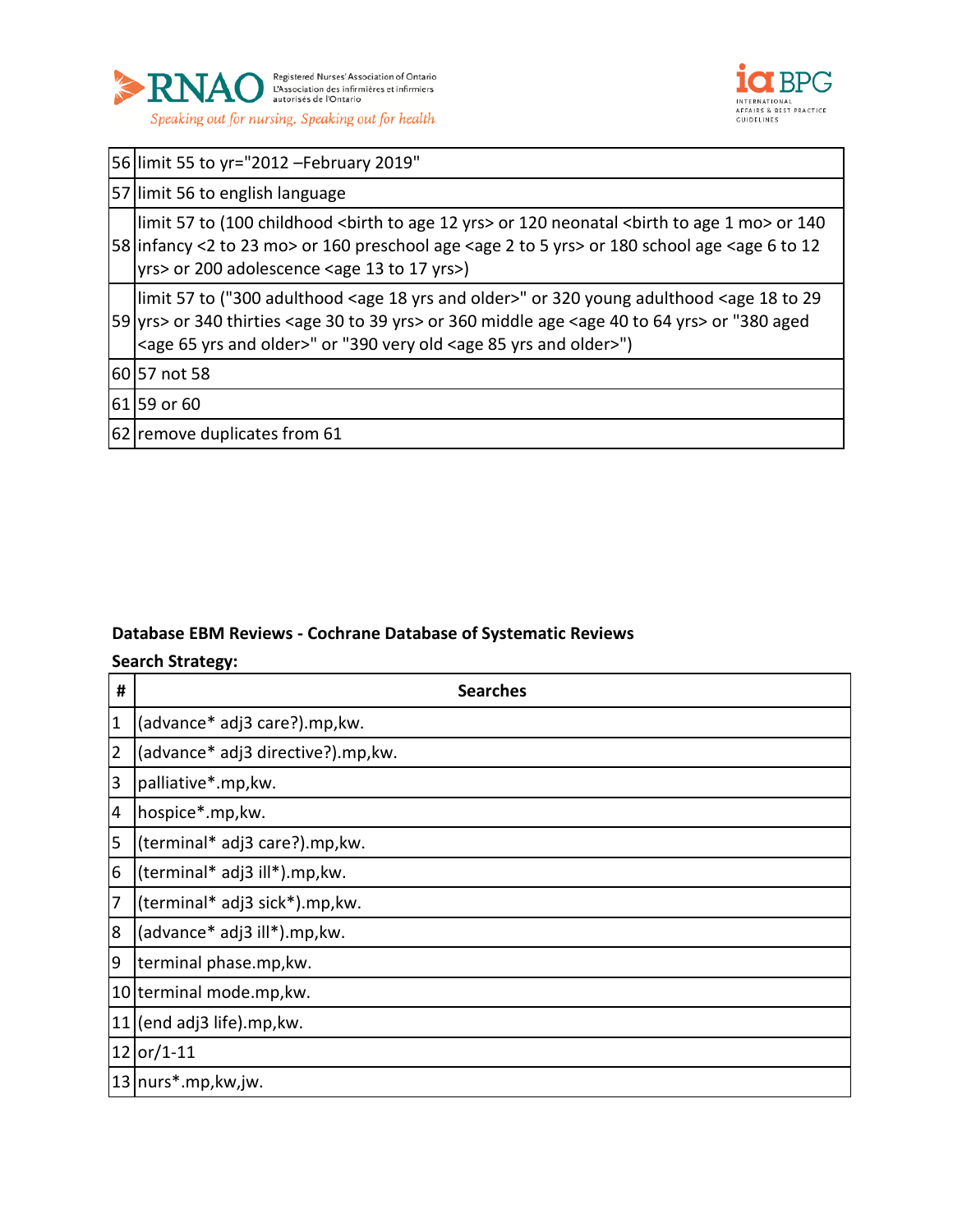



| 14 12 and 13                             |
|------------------------------------------|
| 15 (compassion adj2 fatigue*).mp, kw.    |
| 16 resilien*.mp, kw.                     |
| 17 distress*.mp.                         |
| 18 hardy.mp, kw.                         |
| 19 hardiness.mp, kw.                     |
| 20 coping.mp, kw.                        |
| 21 burnout.mp, kw.                       |
| 22 burn??? out.mp, kw.                   |
| 23 stress*.mp, kw.                       |
| 24 self-efficacy.mp, kw.                 |
| 25 (secondary adj2 trauma*).mp, kw.      |
| 26 (vicarious adj2 trauma*).mp, kw.      |
| 27 (adapt* adj2 psychological*).mp, kw.  |
| 28 (adapt* adj2 behavio?r*).mp, kw.      |
| 29 (emotional adj2 exhaust*).mp, kw.     |
| 30 depersonali*.mp, kw.                  |
| 31 or/15-30                              |
| 32 14 and 31                             |
| 33 limit 32 to yr="2012 - February 2019" |

# **Database: EBM Reviews - Cochrane Central Register of Controlled Trials Search Strategy:**

| #  | <b>Searches</b>                        |
|----|----------------------------------------|
| 1  | exp Advance Care Planning/             |
| 2  | Palliative Care/                       |
| 3  | Palliative Medicine/                   |
| 4  | Hospice Care/                          |
| l5 | "Hospice and Palliative Care Nursing"/ |
| 6  | Oncology Nursing/                      |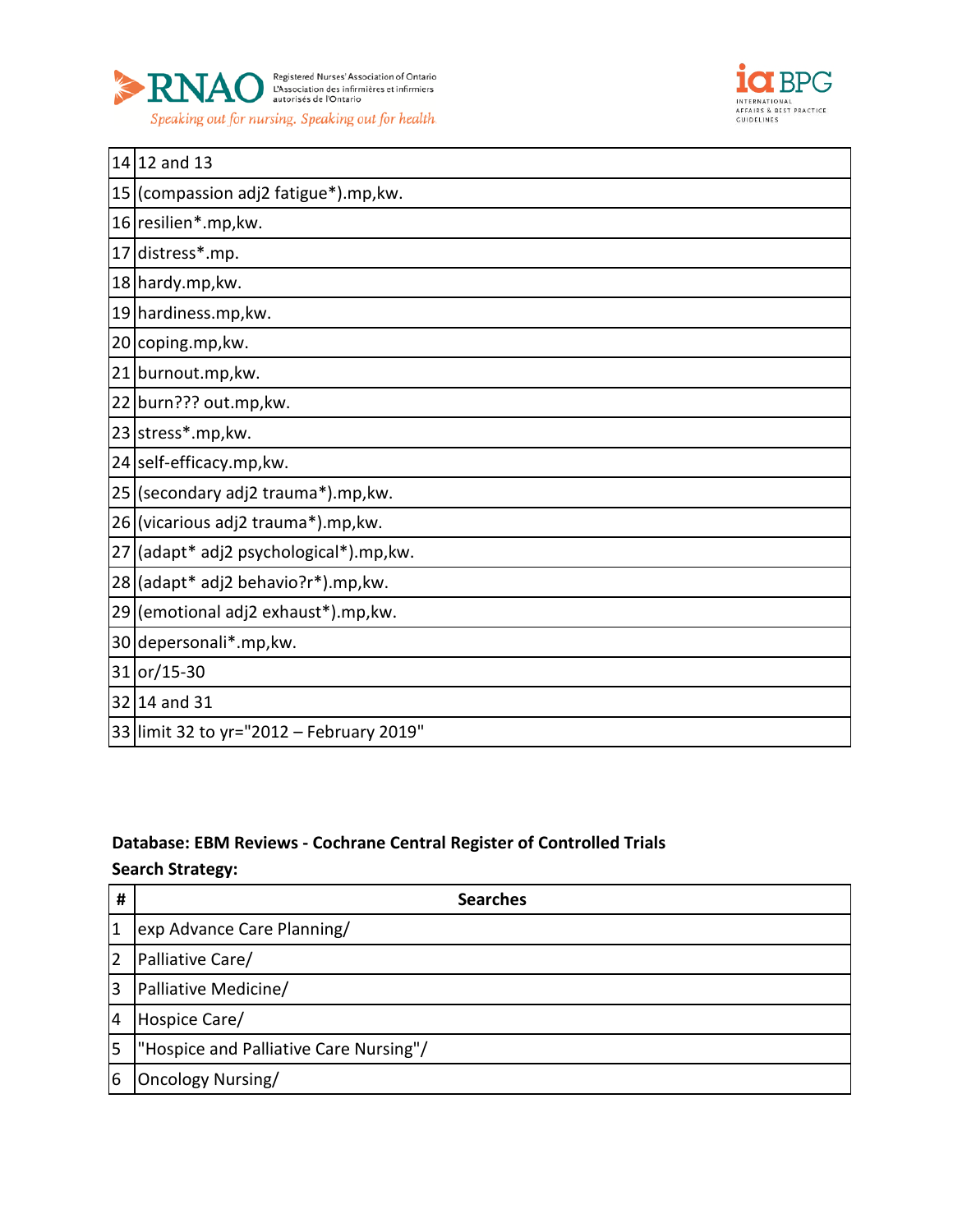



| 7                | Terminal Care/                        |
|------------------|---------------------------------------|
| 8                | Terminally III/                       |
| $\boldsymbol{9}$ | (advance* adj3 care?).mp, kw.         |
|                  | 10 (advance* adj3 directive?).mp, kw. |
|                  | 11 palliative*.mp, kw.                |
|                  | 12 hospice*.mp, kw.                   |
|                  | 13 (terminal* adj3 care?).mp, kw.     |
|                  | 14 (terminal* adj3 ill*).mp, kw.      |
|                  | 15 (terminal* adj3 sick*).mp, kw.     |
|                  | $16$ (advance* adj3 ill*).mp, kw.     |
|                  | 17 terminal phase.mp, kw.             |
|                  | 18 terminal mode.mp, kw.              |
|                  | $19$ (end adj3 life).mp, kw.          |
|                  | $20$ or/1-19                          |
|                  | 21 Nurse's Role/                      |
|                  | 22 Licensed Practical Nurses/         |
|                  | 23 exp Nurses/                        |
|                  | 24 exp Nursing Staff/                 |
|                  | 25 Nursing Staff, Hospital/           |
|                  | 26 exp Nursing/                       |
|                  | 27 Nursing, Practical/                |
|                  | 28 nurs*.mp, kw, jw.                  |
|                  | 29 or/21-28                           |
|                  | 30 20 and 29                          |
|                  | 31 exp Stress, Psychological/         |
|                  | 32 exp Adaptation, Psychological/     |
|                  | 33 Resilience, Psychological/         |
|                  | 34 (compassion adj2 fatigue*).mp, kw. |
|                  | 35 resilien*.mp, kw.                  |
|                  | 36 distress*.mp.                      |
|                  | 37 hardy.mp, kw.                      |
|                  | 38 hardiness.mp, kw.                  |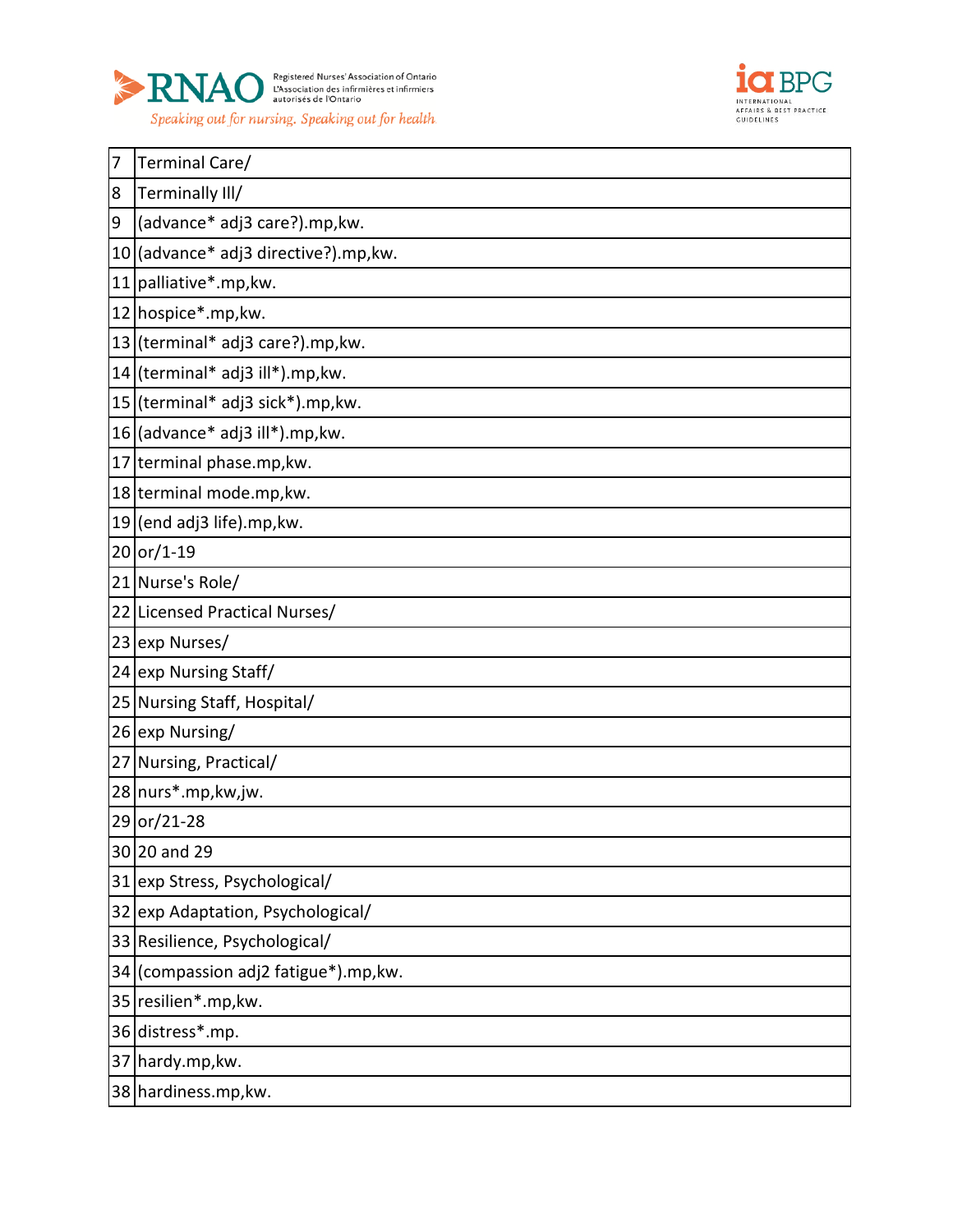



|    | 39 coping.mp, kw.                        |
|----|------------------------------------------|
|    | 40 burnout.mp, kw.                       |
|    | 41 burn??? out.mp, kw.                   |
|    | 42 stress*.mp, kw.                       |
|    | 43 self-efficacy.mp, kw.                 |
|    | 44 (secondary adj2 trauma*).mp, kw.      |
|    | 45 (vicarious adj2 trauma*).mp, kw.      |
|    | 46 (adapt* adj2 psychological*).mp, kw.  |
| 47 | (adapt* adj2 behavio?r*).mp,kw.          |
|    | 48 (emotional adj2 exhaust*).mp, kw.     |
|    | 49 depersonali*.mp, kw.                  |
|    | 50 or/31-49                              |
|    | 51 30 and 50                             |
|    | 52 limit 51 to yr="2012 – February 2019" |
|    | 53 limit 52 to english language          |
|    | 54 remove duplicates from 53             |

### **Interface - EBSCOhost**

#### **Research Databases Search Screen - Advanced Search**

#### **Database - CINAHL with Full Text**

| Ħ | Query            | Limiters/Expanders                                                                                                      |
|---|------------------|-------------------------------------------------------------------------------------------------------------------------|
|   | S58 S29 AND S55  | Limiters - Published Date:<br>20120101-20190228<br>Narrow by Language: -<br>english<br>Search modes -<br>Boolean/Phrase |
|   | S57 S29 AND S55  | Narrow by Language: -<br>english<br>Search modes -<br>Boolean/Phrase                                                    |
|   | S56  S29 AND S55 | Search modes -                                                                                                          |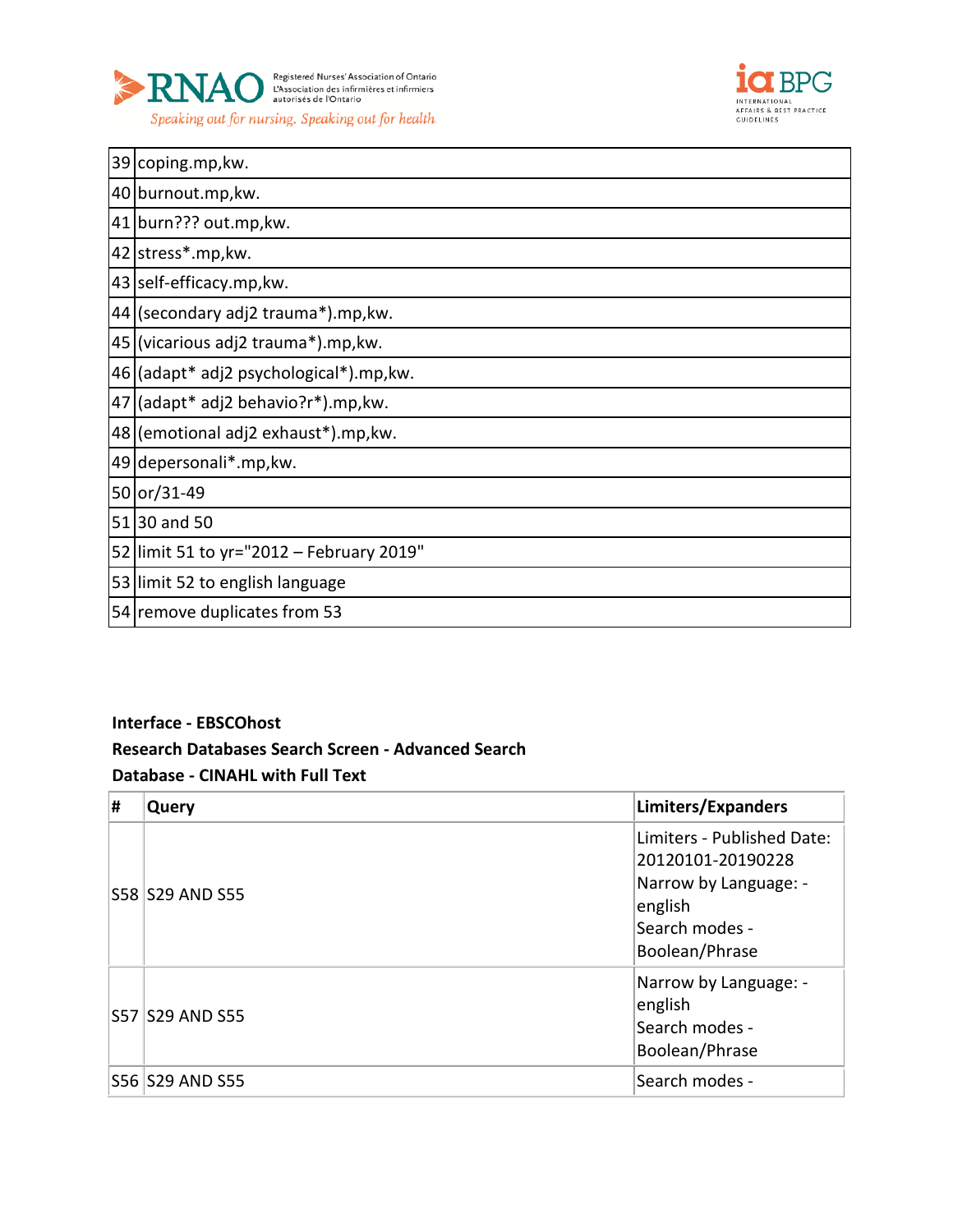



|            |                                                                                                                                                                                      | Boolean/Phrase                   |
|------------|--------------------------------------------------------------------------------------------------------------------------------------------------------------------------------------|----------------------------------|
| <b>S55</b> | S30 OR S31 OR S32 OR S33 OR S34 OR S35 OR S36 OR S37 OR<br>S38 OR S39 OR S40 OR S41 OR S42 OR S43 OR S44 OR S45 OR<br>S46 OR S47 OR S48 OR S49 OR S50 OR S51 OR S52 OR S53 OR<br>S54 | Search modes -<br>Boolean/Phrase |
|            | S54 (MH "Depersonalization")                                                                                                                                                         | Search modes -<br>Boolean/Phrase |
|            | S53 TI depersonali* OR AB depersonali*                                                                                                                                               | Search modes -<br>Boolean/Phrase |
|            | S52 TI emotional N2 exhaust* OR AB emotional N2 exhaust*                                                                                                                             | Search modes -<br>Boolean/Phrase |
|            | S51   TI adapt* N2 behavio#r* OR AB adapt* N2 behavio#r*                                                                                                                             | Search modes -<br>Boolean/Phrase |
|            | S50 TI adapt* N2 psychological* OR AB adapt* N2 psychological*                                                                                                                       | Search modes -<br>Boolean/Phrase |
|            | S49 TI vicarious N2 trauma* OR AB vicarious N2 trauma*                                                                                                                               | Search modes -<br>Boolean/Phrase |
|            | S48 TI secondary N2 trauma* OR AB secondary N2 trauma*                                                                                                                               | Search modes -<br>Boolean/Phrase |
|            | S47 TI self-efficacy OR AB self-efficacy                                                                                                                                             | Search modes -<br>Boolean/Phrase |
|            | S46 (MH "Self-Efficacy")                                                                                                                                                             | Search modes -<br>Boolean/Phrase |
|            | S45 TI stress* OR AB stress*                                                                                                                                                         | Search modes -<br>Boolean/Phrase |
|            | S44 TI burn### out OR AB burn### out                                                                                                                                                 | Search modes -<br>Boolean/Phrase |
|            | S43 TI burnout OR AB burnout                                                                                                                                                         | Search modes -<br>Boolean/Phrase |
|            | S42 TI coping OR AB coping                                                                                                                                                           | Search modes -<br>Boolean/Phrase |
|            | S41 (MH "Coping")                                                                                                                                                                    | Search modes -<br>Boolean/Phrase |
|            | S40 TI hardiness OR AB hardiness                                                                                                                                                     | Search modes -<br>Boolean/Phrase |
|            | S39 TI hardy OR AB hardy                                                                                                                                                             | Search modes -                   |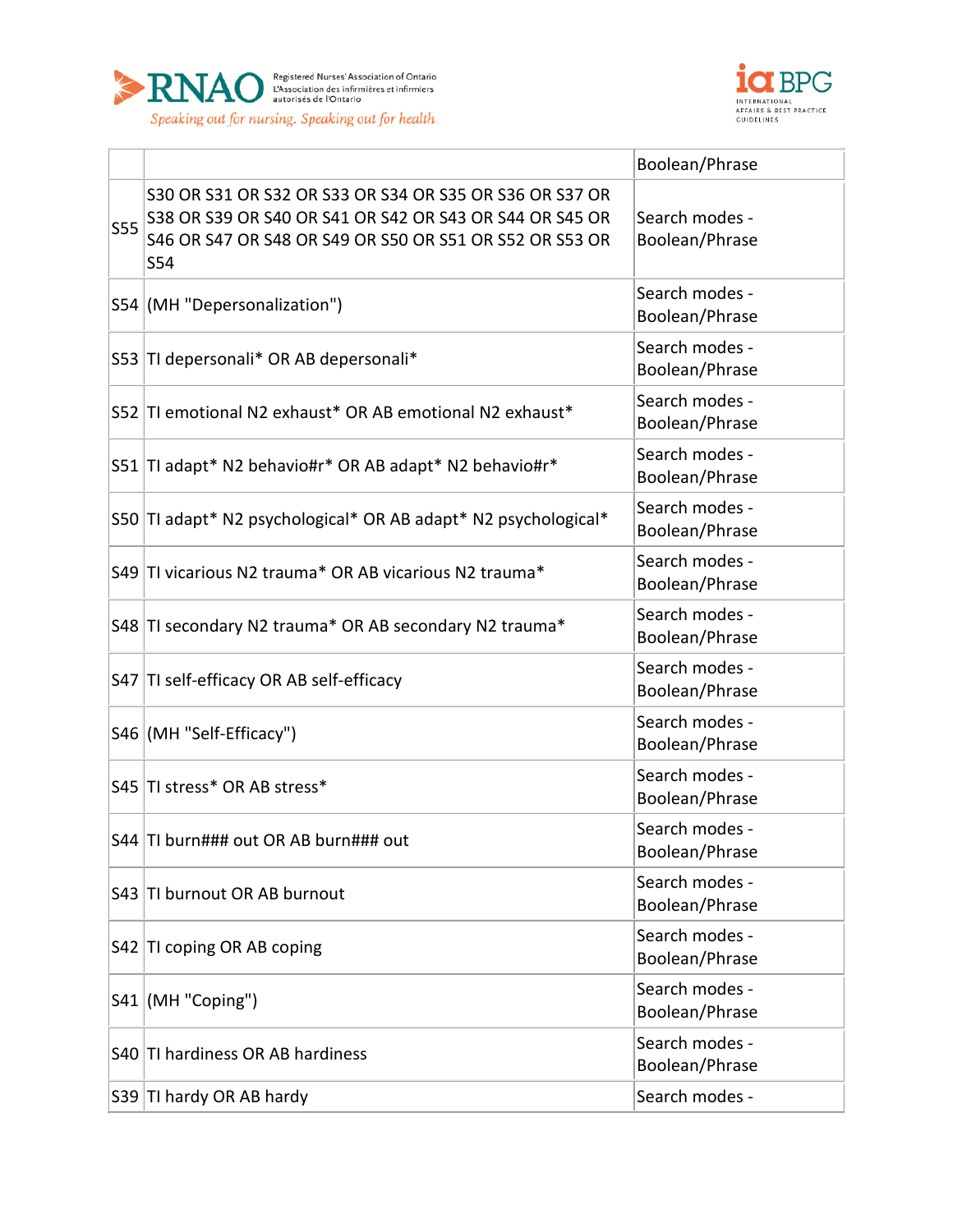



|                                                                                                                                                  | Boolean/Phrase                   |
|--------------------------------------------------------------------------------------------------------------------------------------------------|----------------------------------|
| S38 TI distress* OR AB distress*                                                                                                                 | Search modes -<br>Boolean/Phrase |
| S37 TI resilien* OR AB resilien*                                                                                                                 | Search modes -<br>Boolean/Phrase |
| S36 TI (compassion N2 fatigue*) OR AB (compassion N2 fatigue*)                                                                                   | Search modes -<br>Boolean/Phrase |
| S35 (MH "Adaptation, Psychological+")                                                                                                            | Search modes -<br>Boolean/Phrase |
| S34 (MH "Stress, Psychological+")                                                                                                                | Search modes -<br>Boolean/Phrase |
| S33 (MH "Hardiness")                                                                                                                             | Search modes -<br>Boolean/Phrase |
| S32 (MH "Critical Incident Stress")                                                                                                              | Search modes -<br>Boolean/Phrase |
| S31 (MH "Role Stress")                                                                                                                           | Search modes -<br>Boolean/Phrase |
| S30 (MH "Stress, Occupational+")                                                                                                                 | Search modes -<br>Boolean/Phrase |
| S29 S22 AND S28                                                                                                                                  | Search modes -<br>Boolean/Phrase |
| S28 S23 OR S24 OR S25 OR S26 OR S27                                                                                                              | Search modes -<br>Boolean/Phrase |
| S27 (MH "Practical Nursing")                                                                                                                     | Search modes -<br>Boolean/Phrase |
| $S26$ (MH "Nurses+")                                                                                                                             | Search modes -<br>Boolean/Phrase |
| S25 (MH "Nursing Manpower+")                                                                                                                     | Search modes -<br>Boolean/Phrase |
| S24 (MH "Nursing Role")                                                                                                                          | Search modes -<br>Boolean/Phrase |
| S23 TI nurs* OR AB nurs* OR SO nurs*                                                                                                             | Search modes -<br>Boolean/Phrase |
| S1 OR S2 OR S3 OR S4 OR S5 OR S6 OR S7 OR S8 OR S9 OR S10<br>S22 OR S11 OR S12 OR S13 OR S14 OR S15 OR S16 OR S17 OR S18<br>OR S19 OR S20 OR S21 | Search modes -<br>Boolean/Phrase |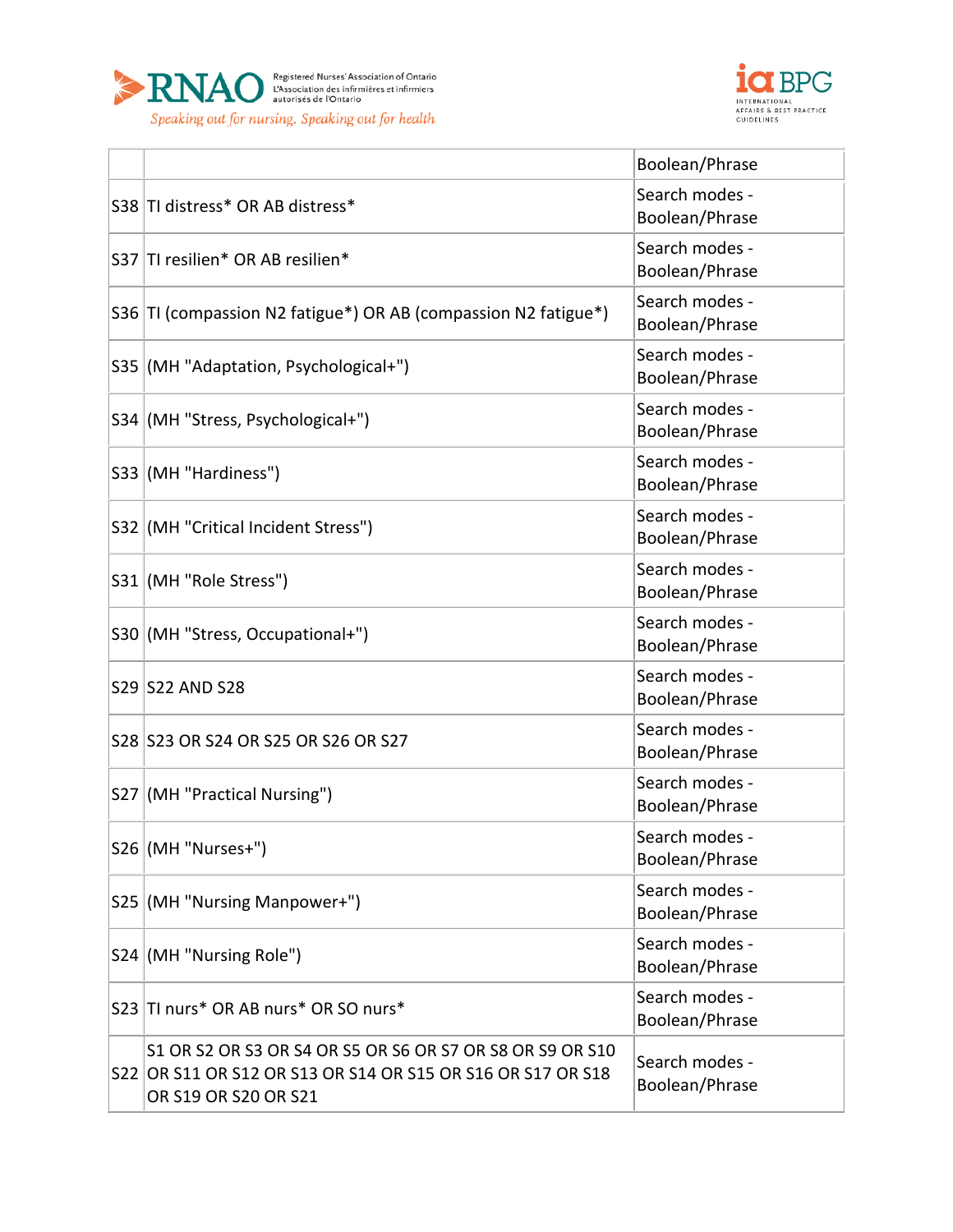



|                | S21 (MH "Oncologic Nursing+")                              | Search modes -<br>Boolean/Phrase |
|----------------|------------------------------------------------------------|----------------------------------|
|                | S20 TI (end N2 life) OR AB (end N2 life)                   | Search modes -<br>Boolean/Phrase |
|                | S19 TI terminal mode OR AB terminal mode                   | Search modes -<br>Boolean/Phrase |
|                | S18 TI terminal phase OR AB terminal phase                 | Search modes -<br>Boolean/Phrase |
|                | S17   TI (advance* N2 ill*) OR AB (advance* N2 ill*)       | Search modes -<br>Boolean/Phrase |
|                | S16 TI (terminal* N2 sick*) OR AB (terminal* N2 sick*)     | Search modes -<br>Boolean/Phrase |
|                | S15  TI (terminal* N2 ill*) OR AB (terminal* N2 ill*)      | Search modes -<br>Boolean/Phrase |
|                | S14 TI terminal* N2 care OR AB terminal* N2 care           | Search modes -<br>Boolean/Phrase |
|                | S13 TI hospice* OR AB hospice*                             | Search modes -<br>Boolean/Phrase |
|                | S12 TI palliative* OR AB palliative*                       | Search modes -<br>Boolean/Phrase |
|                | S11 TI advance care plan* OR AB advance care plan*         | Search modes -<br>Boolean/Phrase |
|                | S10 TI (advanc* N2 directive) OR AB (advanc* N2 directive) | Search modes -<br>Boolean/Phrase |
| S9             | TI (advanc* N2 care) OR AB (advanc* N2 care)               | Search modes -<br>Boolean/Phrase |
| S8             | (MH "Terminally Ill Patients+")                            | Search modes -<br>Boolean/Phrase |
| S7             | (MH "Terminal Care (Saba CCC)+")                           | Search modes -<br>Boolean/Phrase |
| S <sub>6</sub> | (MH "Hospice and Palliative Nursing")                      | Search modes -<br>Boolean/Phrase |
| S5             | (MH "Palliative Care")                                     | Search modes -<br>Boolean/Phrase |
| S4             | (MH "Hospice Care")                                        | Search modes -<br>Boolean/Phrase |